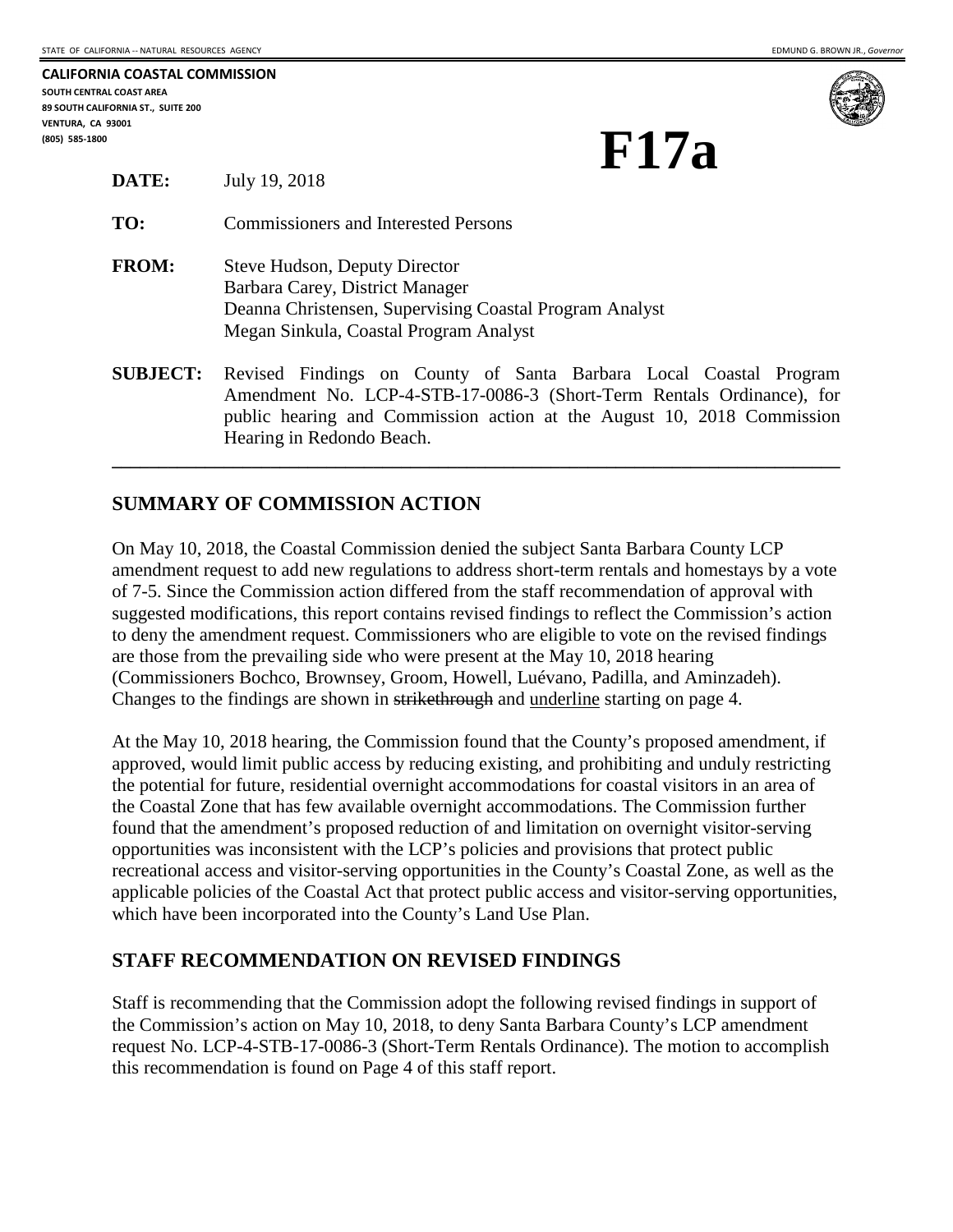# **TABLE OF CONTENTS**

# <span id="page-1-0"></span>**EXHIBITS**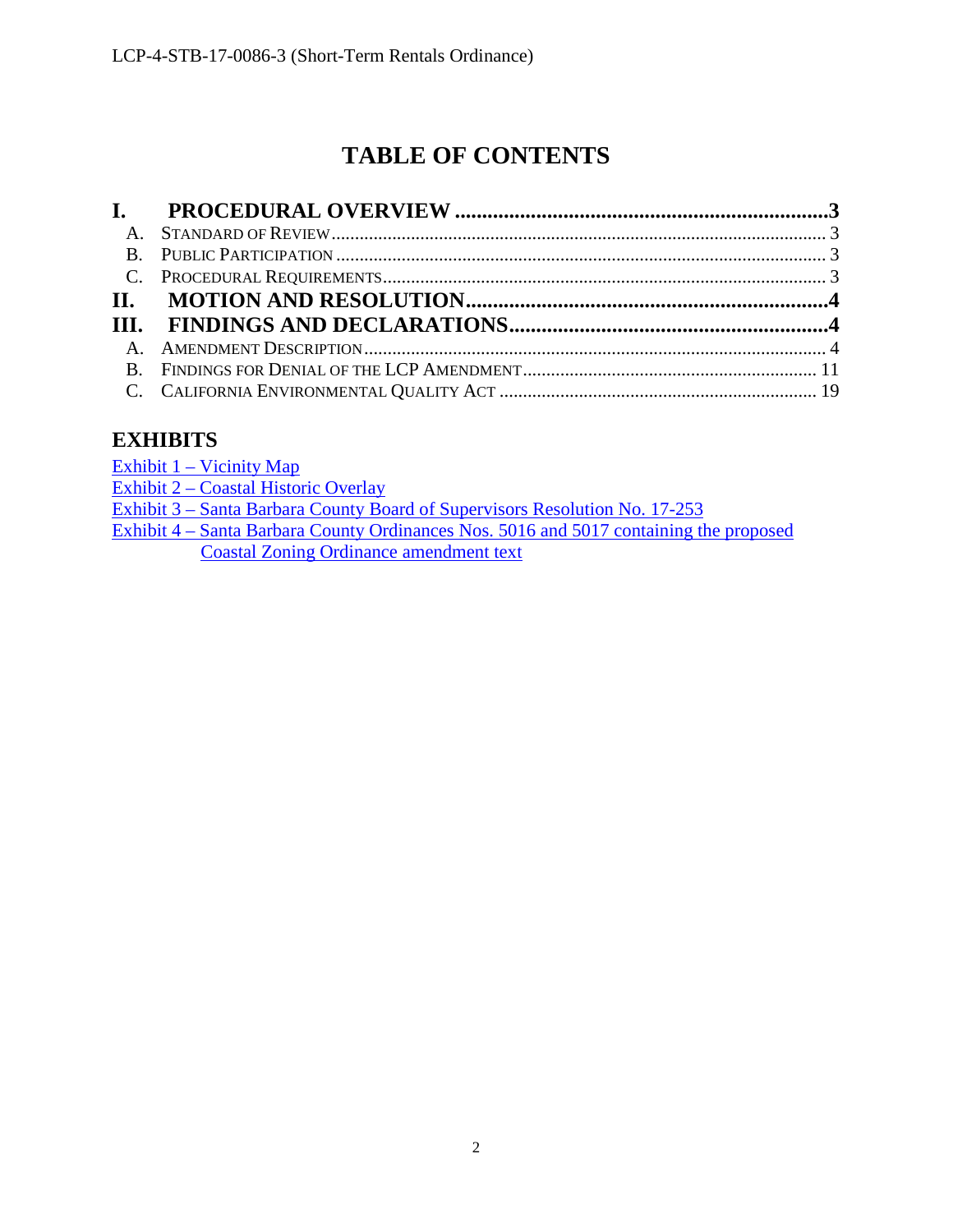### <span id="page-2-0"></span>**I. PROCEDURAL OVERVIEW**

#### <span id="page-2-1"></span>**A. STANDARD OF REVIEW**

The standard of review for the proposed amendment to the Implementation Plan (Coastal Zoning Ordinance) of the certified Local Coastal Program, pursuant to Sections 30513 and 30514 (regarding amendments) of the Coastal Act, is whether the Implementation Plan would be in conformance with, and adequate to carry out, the provisions of the Land Use Plan portion of the County of Santa Barbara's certified Local Coastal Program.

#### <span id="page-2-2"></span>**B. PUBLIC PARTICIPATION**

Section 30503 of the Coastal Act requires public input in the preparation, approval, certification and amendment of any LCP. The County of Santa Barbara held eight public hearings on the subject of this amendment request. Specifically, the Board of Supervisors considered the proposed amendment on December 6, 2016 and June 6, 2017, the County Planning Commission considered the proposed amendment on November 4, 2015, December 9, 2015, February 24, 2016, and August 3, 2016, and the Montecito Planning Commission considered the proposed amendment on November 4, 2015 and September 21, 2016. The County of Santa Barbara also conducted public outreach on the subject of this amendment at the Agricultural Advisory Committee Meetings on January 6, 2016, February 3, 2016, and July 6, 2016 and the Agricultural Preserve Advisory Committee Meetings on February 5, 2016 and July 8, 2016. The County conducted public workshops on the subject amendment on August 18, 2015 in Buellton and on August 20, 2015 in Montecito, as well as public meetings on the subject amendment on July 16, 2015 in Buellton and on July 30, 2015 in Montecito. All hearings were duly noticed to the public consistent with Sections 13552 and 13551 of the California Code of Regulations. Notice of the subject amendment was posted in a local newspaper at least ten days prior to the May 10, 2018 Coastal Commission hearing, and individual notices have been distributed to all known interested parties.

#### <span id="page-2-3"></span>**C. PROCEDURAL REQUIREMENTS**

Pursuant to Section13551(b) of Title 14 of the California Code of Regulations, the County's submittal may specify that a LCP amendment will either require formal local government adoption after the Commission approval, or that it is an amendment that will take effect automatically upon the Commission's approval pursuant to Public Resources Code Sections 30512, 30513, and 30519. In this case, the County's Ordinances Nos. 5016 and 5017 state that it will take effect immediately. However, the Commission denied the LCP amendment during the May 10, 2018 hearing, and no further action is required by either the Commission or the County. The LCP amendment is not effective.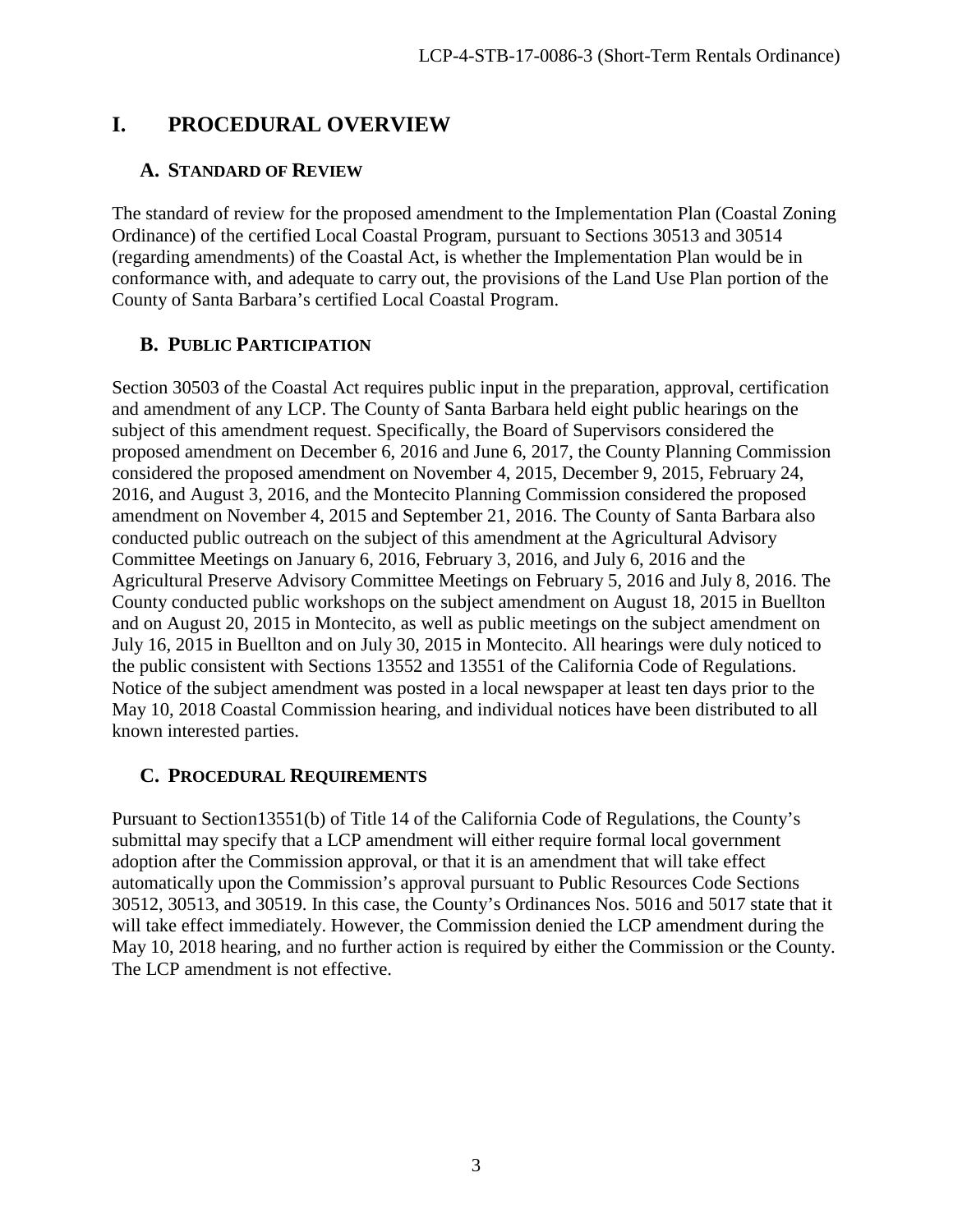# <span id="page-3-0"></span>**II. MOTION AND RESOLUTION**

**MOTION:** *I move that the Commission adopt the revised findings in support of the Commission's action on May 10, 2018, concerning its denial of Implementation Plan Amendment No. LCP-4-STB-17-0086-3 submitted by the County of Santa Barbara.*

Staff recommends a **YES** vote on this motion. Passage of this motion will result in the adoption of revised findings as set forth in this staff report. The motion requires a majority vote of the members from the prevailing side present at the revised findings hearing, with at least three of the prevailing members voting. Only those Commissioners on the prevailing side of the Commission's action are eligible to vote on the revised findings.

#### **RESOLUTION TO ADOPT REVISED FINDINGS:**

*The Commission hereby adopts the findings set forth below in support of its May 10, 2018, denial of Implementation Plan Amendment No. LCP-4-STB-17-0086-3, submitted by the County of Santa Barbara, on the grounds that the findings support and accurately reflect the reasons for the Commission's May 10, 2018, denial of the amendment.* 

## <span id="page-3-1"></span>**III. FINDINGS AND DECLARATIONS**

The following findings support the Commission's denial of the proposed Implementation Plan amendment. The Commission hereby finds and declares as follows:

#### <span id="page-3-2"></span>**A. AMENDMENT DESCRIPTION**

The County of Santa Barbara (**Exhibit 1**) is requesting an amendment to the Implementation Plan/Coastal Zoning Ordinance (IP/CZO) component of its certified Local Coastal Program (LCP) to regulate short-term rentals. These proposed changes are described in detail below. The ordinance language is attached as **Exhibit 4**.

#### **Definitions**

The County proposes to add twelve definitions to Division 2 of Article II (Chapter 35, Section 35-58): Bed and Breakfast, Homestay, Hosting Platform, Long-term Tenant or Owner, Visitor, Residential Structure, Short-term Rental, Transient, Local, Local Contact, Managing Agency, and Operator.

Section 35-58 is proposed to be amended to include the definition of "Bed and Breakfast" as a residential structure with one or more bedrooms rented for overnight lodging, where meals may be provided subject to applicable County health regulations.

Section 35-58 is proposed to be amended to include the definition of "Homestay" as a residential structure, including portions thereof, rented for thirty consecutive days or less where the owner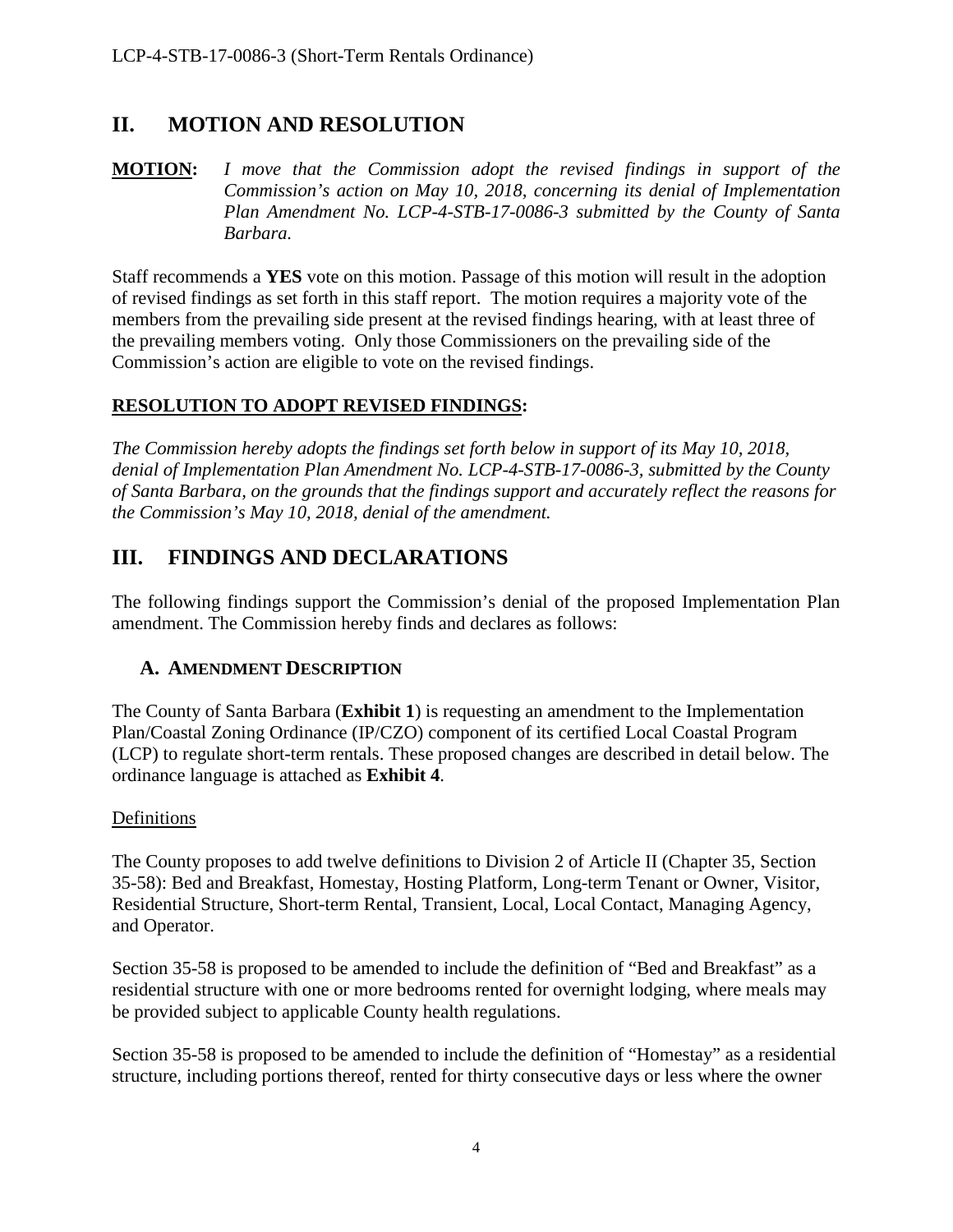or long-term tenant of the property inhabits a legal dwelling on the same lot at the same time as the transient occupant.

In order to provide greater clarity to Section 35-144S (Homestay), Section 35-58 is proposed to be amended to include the definitions of "Hosting Platform", "Long-term Tenant or Owner", and "Visitor." "Hosting Platform" is defined as a marketplace which facilitates the consummation of Homestay agreements through advertising and from which, in whatever format, information is provided about or relating to a residential structure, including portions thereof, for occupancy as a Homestay. "Long-term Tenant or Owner" is defined as a person who is the owner of the property or who rents the property for 6 months or more. Additionally, "Visitor" is defined as a person who enters the property on which a Homestay is located for the purpose of visiting, seeing or communicating with the transient occupant of the Homestay.

Section 35-58 is proposed to be amended to include a definition of "Residential Structure" as a structure containing one or more dwelling units, except for a mixed use building.

Section 35-58 is proposed to be amended to include a definition of "Short-term Rental" as a structure which is rented for overnight lodging, in whole or in part and with or without the presence onsite of the owner or representative of the owner, for thirty consecutive days or less.

Section 35-58 is proposed to be amended to include a definition of "Transient" or transient occupant as any person who exercises occupancy or is entitled to occupancy by reason of concession, permit, right of access, license or other agreement for a period of thirty consecutive days or less. The definition further clarifies that any such person that occupies space in any lodging use shall be considered a transient until the expiration of thirty days or less except where there is an agreement between the owner or operator and the occupant that provides for a longer period of occupancy.

In order to facilitate the implementation of the operating standards within the Short-term Rental Coastal Historic Overlay (**Exhibit 2**), Section 35-58 is also proposed to be amended to include definitions of "Local", "Local Contact", "Managing Agency", and "Operator." "Local" is defined as belonging or relating to a particular area or neighborhood, typically within thirty miles of its center, and "local contact" is defined as a person designated by the operator of the shortterm rental who shall be available during the term of any short-term rental for the purpose of responding to complaints regarding the condition or operation of the dwelling or portion thereof used as a short-term rental or the conduct of transient occupants, as well as taking remedial action to resolve such complaints. "Managing Agency" is defined as any person, enterprise, or agency representing, directly or indirectly, the property owner or operator of a dwelling which is used as a short-term rental. "Operator" is defined as a person or enterprise who is the property owner or proprietor of a dwelling, and is intended to include operators that function in the capacity of owner, lessee, sub-lessee, mortgagee in possession, and licensee (or in any other capacity). This definition clarifies that if the operator performs his or her functions through a Managing Agency or Rental Agent, the agency or agent is considered to have the same duties as its principal.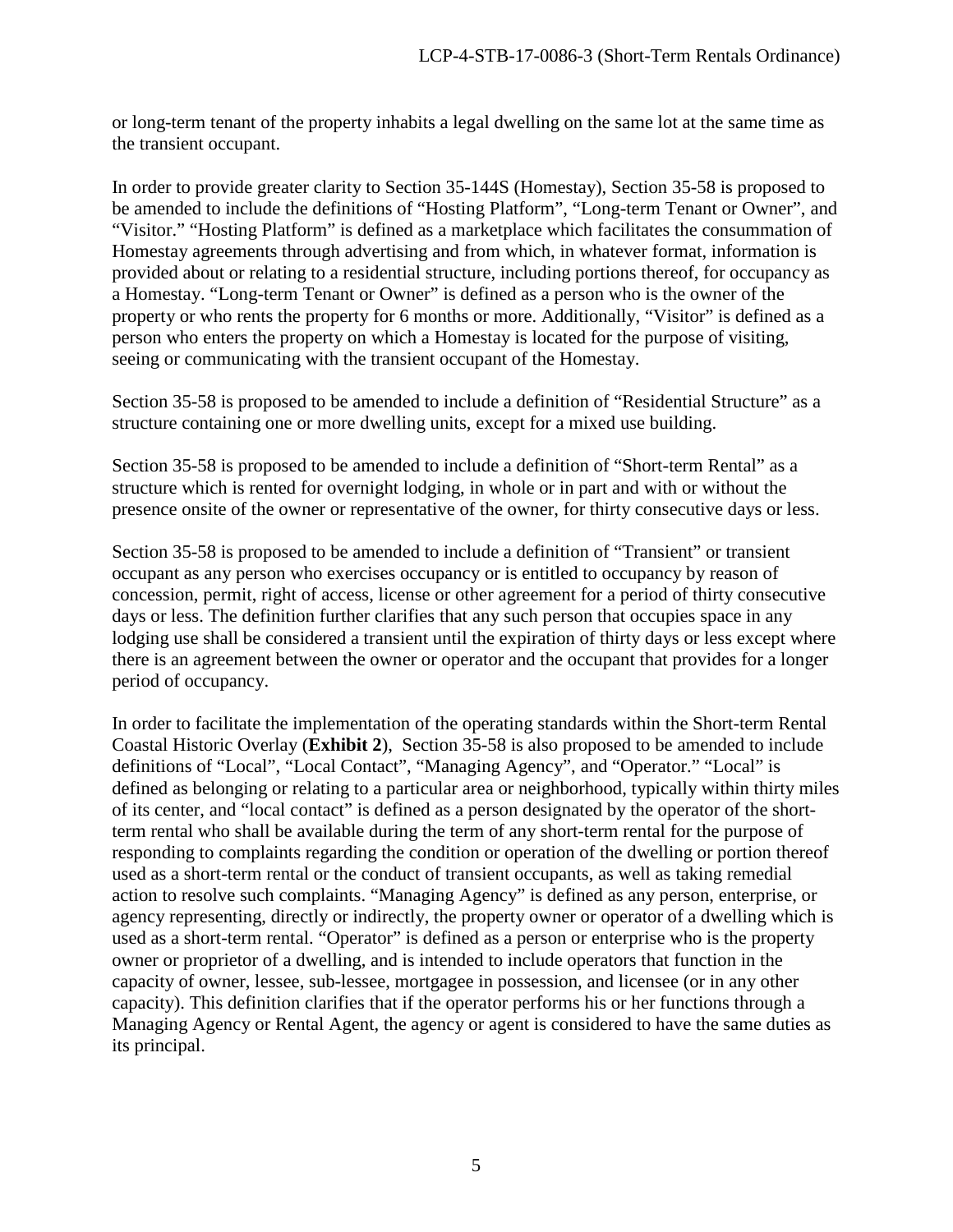#### Short-term Rentals Coastal Historic Overlay

The County proposes to amend the IP/CZO to add a Coastal Historic Overlay map as Figure No. 35-102.2.A (as shown in **Exhibit 2**) and to add the Short-term Rentals Coastal Historical Overlay to the list of overlay districts found in Section 35-53. This area would be the only *residentially* zoned location in the County where short-term rentals would be an allowed use. The Overlay encompasses the approximately 97-acre Miramar Beach community which is bordered by U.S. Highway 101 to the north, Posilipo Lane to the east, Miramar Beach to the south, and Danielson Road and Via Del Mar to the west. There are approximately 170 residential dwellings within the proposed Overlay District that could potentially obtain permits and operate as short-term rentals. Currently, there are 14 short-term rentals operating within the proposed Short-term Rentals Coastal Historic Overlay although up to 39 rentals have operated here in the past. The County is not proposing to place a cap on the number of allowable units within the Overlay District.

This residentially zoned area was selected by the County as an appropriate location for the Overlay District because the County determined that this area has a clearly documented history of short-term rental use. During the creation of the Overlay District, County planning staff gathered evidence that demonstrated a pattern of historic use of short-term rentals within the Miramar Beach neighborhood, which included interviews with residents of the neighborhood, County planning staff knowledge of signage advertising such use, and collection and analysis of historic transient occupancy tax data. Additionally, the County considers the Miramar Beach neighborhood to be an appropriate location for short-term rentals because it is within an area that contains coastal recreation areas (e.g., Miramar Beach, Hammonds Beach, Butterfly Beach), and it is in close proximity to Montecito Village and Montecito's commercial core along Coast Village Road.

#### Short-Term Rentals

The County proposes to define short-term rentals as a structure that is rented for overnight lodging, in whole or in part and with or without the presence onsite of the owner or representative of the owner, for thirty consecutive days or less. The proposed amendment distinguishes short-term rentals from homestays by having different requirements for when the owners or operators of the property are required to be present on the property. More specifically, the proposed amendment allows the owner (or representative of the owner) of a short-term rental to *be present or not present* during the rental period, whereas the owner (or representative of the owner) of a homestay *must be present* on the property during the rental period.

The County proposes to amend Sections 35-77A.3, 35-78.3, 35-80, and 35-81 of the IP/CZO to establish short-term rentals as an allowed use within the Limited Commercial, Retail Commercial, Resort/Visitor Serving Commercial, and Highway Commercial zoning districts, as well as within a proposed Short-term Rentals Coastal Historic Overlay (**Exhibit 2**) in the residentially zoned neighborhood of Miramar Beach (described above). The amendment also adds Sections 35-102.5, 35-102.6, 35-102.7, and 35-144T to include standards for the permitting and operation of short-term rentals within these zoning districts.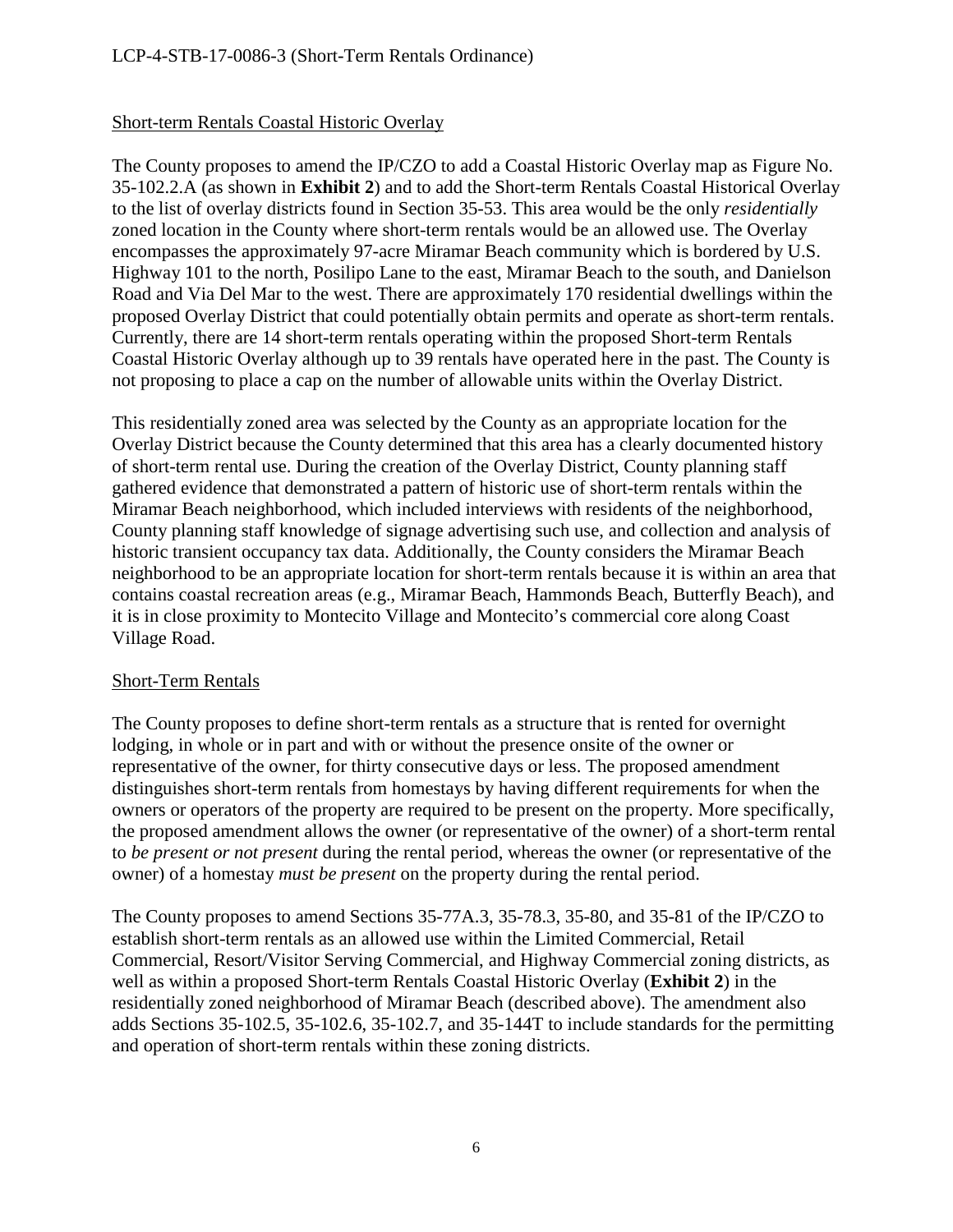Sections 35-102.5, 35-102.6, 35-102.7, and 35-144T contain a number of administrative details regarding Coastal Development Permit and Land Use Permit applications and renewal requirements for the operation of short-term rentals, details regarding the potential for revocation of Coastal Development Permits, and comprehensive operating standards. Existing short-term rentals within the zoning districts where this will be an allowed use, subject to certification of this proposed amendment, must first apply for and receive a Coastal Development Permit to operate as a short-term rental within ninety days following certification of this amendment or within 333 days after the Board of Supervisors adopted this amendment, whichever is later. If a Coastal Development Permit is not issued within this given timeframe, then the use of the existing structures as short-term rentals must cease or it will be considered a violation of the LCP subject to penalties and enforcement.

Additionally, existing short-term rentals within the zoning districts that will be specifically disallowed through certification of the proposed IP/CZO amendment must cease use as shortterm rentals no later than ninety days following the certification of this amendment or within 333 days after the Board of Supervisors adopted this amendment, whichever is later. If this use does not cease within the given timeframe, then the existing short-term rental will be considered a violation of the LCP and subject to penalties and enforcement.

The proposed amendment also provides comprehensive operating standards for short-term rentals, including requirements for compliance with fire, building, and health codes; prohibitions on short-term rentals within dwellings subject to restricted use agreements with the County, affordable housing units, agricultural employee housing, farmworker housing, cabañas, guest houses, as well as structures that cannot legally be used as a dwelling (e.g., agricultural accessory structures, tents, trailers, vehicles, and yurts); allowance of only one short-term rental per lot and prohibition on all signage advertising for short-term rentals; requirements for the provision of all internet listing materials to be provided to the County; requirements that establish maximum occupancy standards, which do not allow more than two persons per bedroom (excluding children under three years of age) and limitations on the number of visitors to a short-term rental to no more than two times the number of transient occupants of the rental; and provisions for parking requirements that include one parking space per bedroom, consistency with the existing certified parking requirements of the IP/CZO, and the prohibition of any on-street parking associated with the short-term rental.

In order to avoid adverse impacts and disturbance to nearby residents from short-term rentals, the proposed amendment also includes very specific limitations on noise generation from the use of short-term rentals. The amendment specifies that the volume of sound generated by the shortterm rental between the hours of 8:01 a.m. and 9:59 p.m. cannot exceed 65 dB or existing ambient noise levels, whichever is greater, and between the hours of 10:00 p.m. and 8:00 a.m., the volume of sound generated by the short-term rental cannot exceed 45 dB or existing ambient noise levels, whichever is greater.

Furthermore, the proposed operating standards require the posting of a notice within each shortterm rental unit that provides the contact information for the local contact assigned to the unit, the maximum number of occupants allowed within the unit, the maximum number of vehicles allowed to be parked on the property of the unit, the applicable noise standards (discussed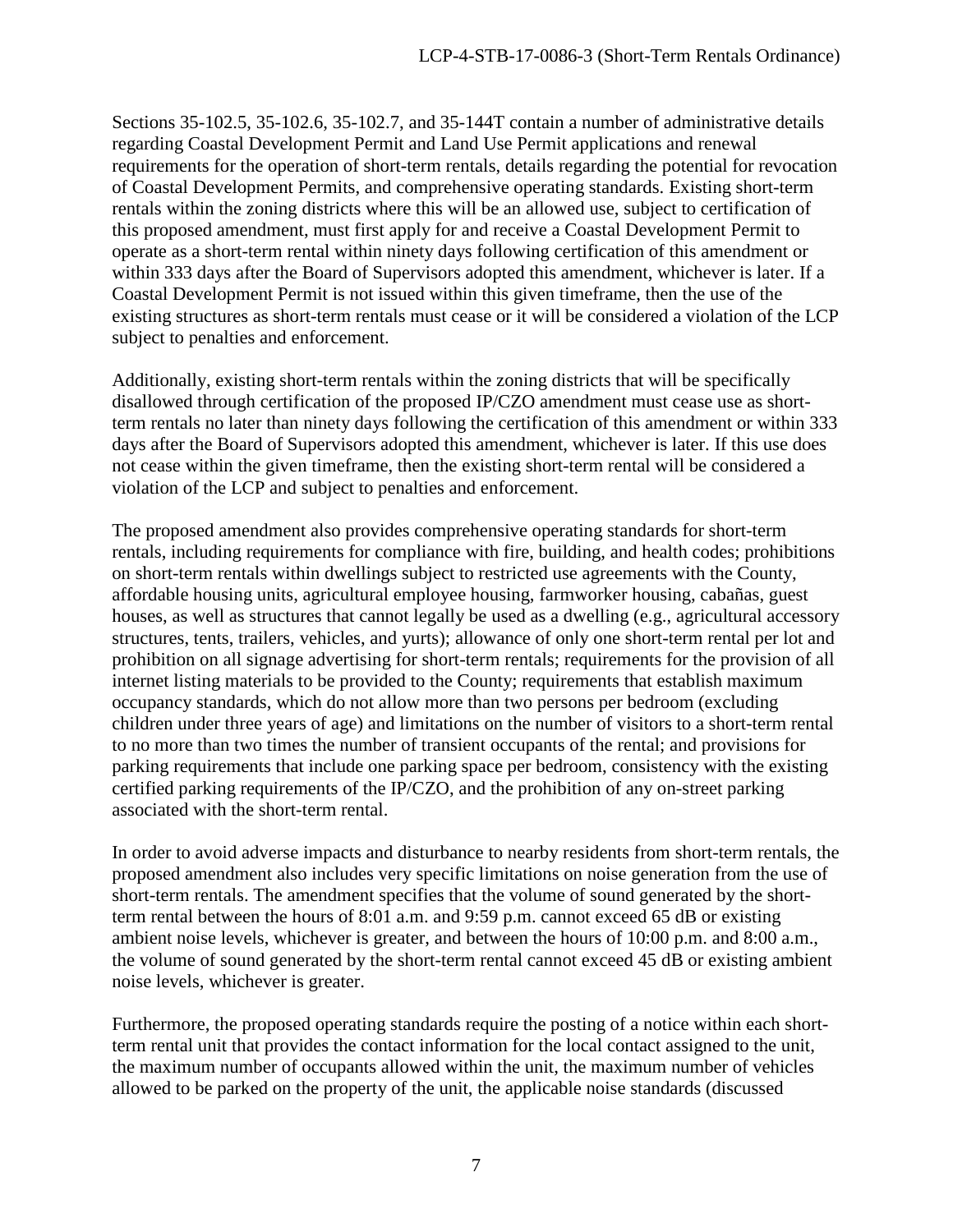directly above), and a notification that failure to comply with the applicable operating standards will result in a violation of the LCP, penalties, and enforcement.

In addition, the operating standards include the requirement of a "Nuisance Response Plan" to eliminate the potential for any persistent conflict of use issues between the short-term rental and the neighboring community. Specifically, the operator, property owner, or managing agency must submit (and update) contact information for a local contact, prior to Coastal Development Permit issuance, who will be available on a 24-hour basis to respond to any complaints and to take remedial action, if necessary, to address any such complaints. The proposed amendment language notes that the failure of the local contact to respond to complaints in a "timely and appropriate" manner may result in revocation of the permit allowing the short-term rental use. The proposed amendment clarifies that a timely and appropriate manner requires the local contact to respond to any complaints within one hour from the time the initial complaint is made, and corrective action to address the complaint, if needed, is required to be undertaken within two hours from the time the initial complaint is made.

The proposed amendment also contains details regarding the permit renewal process required to operate short-term rentals. The proposed amendment states that a Coastal Development Permit issued for a short-term rental shall only be valid for one year, at which point, the owner or operator must annually obtain a Land Use Permit to continue the short-term rental use. The application for the Land Use Permit must be submitted no later than thirty days prior to the expiration of the Coastal Development Permit. If the approval of a Land Use Permit for the continuation of the short-term rental use is appealed, the validity of the Coastal Development Permit will be extended until the appeal process for the Land Use Permit concludes.

Finally, the proposed amendment provides five criteria that will serve as the basis for revocation of Coastal Development Permits and Land Use Permits to operate short-term rentals in addition to the existing certified criteria for revocation of permits found in Sections 35-169.8 and 35- 178.7 of the IP/CZO. The amendment establishes that a Coastal Development Permit or Land Use Permit may be revoked if the permit applicant: (1) makes alterations to the property that do not conform to the original permit approval (e.g., removal of required parking); (2) is found to have submitted false or misleading information to the County, particularly in regards to the permit application; (3) fails to comply with conditions of the permit(s); (4) fails to comply with any other required County, state, or local permit; and/or (5) fails to comply with the requirements of the Nuisance Response Plan.

#### **Homestays**

The County proposes to define homestays as a residential structure, including portions thereof, rented for thirty consecutive days or less where the owner or long-term tenant of the property inhabits a legal dwelling on the same lot at the same time as the transient occupant. As discussed above, the proposed amendment distinguishes short-term rentals from homestays with the requirement of where the owners or operators of short-term rentals and homestays are required to be present. More specifically, the proposed amendment allows the owner (or representative of the owner) of a short-term rental to *be present or not present* during the rental period, and the owner (or representative of the owner) of a homestay *must be present* during the rental period.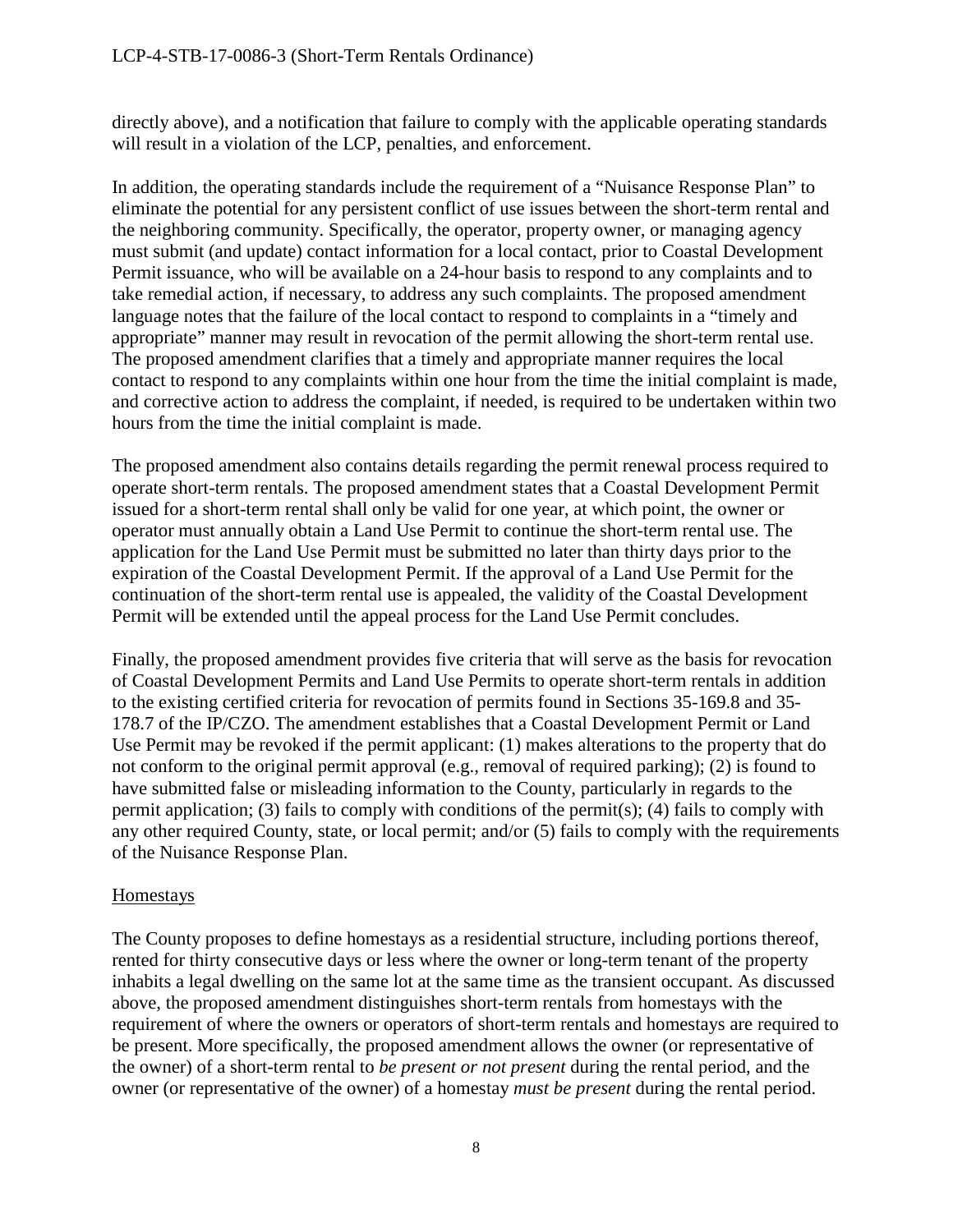The County proposes to amend Sections 35-68.3, 35-70.3, 35-71.3, 35-72.3, 35-73.3, 35-74.4, and 35-75.7 of the IP/CZO to establish homestays as an allowed use within the Agriculture I, Rural Residential, Single-Family Residential, Two-Family Residential, One-Family Exclusive Residential, Design Residential, and Planned Residential Development zoning districts. Within these zoning districts where homestays will be allowed, pursuant to certification of this amendment, there are approximately 3,350 dwellings that could potentially obtain permits and operate as homestays. Since the County proposes to allow homestays in almost all of the residential zoning districts and the proposed regulations for homestays require the owner or longterm tenant to be present on the property, but not necessarily within the same legal dwelling as the transient occupant of the homestay, occupants of properties that contain multiple legal dwellings would be able to stay within a separate legal dwelling from that of the owner or longterm tenant and homestays could, in some instances, function similarly to short-term rentals.

The only residential zoning districts within the Coastal Zone of the County where homestays will not be allowed are the Medium Density Student Residential and High Density Student Residential zoning districts in the community of Isla Vista (around the University of California Santa Barbara), due to the fact that these two zoning districts already have a higher density of residents and the County believes that incentivizing an even higher density within these areas would be unduly burdensome on public services, traffic, and parking within these already densely developed areas.

The amendment also adds Section 35-144S to include standards for the permitting and operation of homestays within these zoning districts. Section 35-144S contains a number of administrative details regarding Coastal Development Permit application and renewal requirements for the operation of homestays, details regarding the potential for revocation of Coastal Development Permits and Land Use Permits, and comprehensive operating standards. The proposed amendment specifies that regardless of the number of properties owned, a property owner cannot possess more than one homestay permit at any given time. Additionally, the amendment restricts homestays to no more than three bedrooms of a legal dwelling unit.

The proposed amendment also provides comprehensive operating standards for homestays, including requirements for compliance with fire, building, and health codes; requirement that the owner or long-term tenant must reside on the property at the same time as the transient occupant of the homestay, prohibitions on homestays within dwellings subject to restricted use agreements with the County, affordable housing units, agricultural employee housing, farmworker housing, cabañas, guest houses, as well as structures that cannot legally be used as a dwelling (e.g., agricultural accessory structures, tents, trailers, vehicles, and yurts); prohibition on all signage advertising for homestays; requirements for the provision of all internet listing materials to be provided to the County; requirements that establish maximum occupancy standards, which do not allow more than two persons per bedroom (excluding minor children) and limitations on the number of visitors to a homestay to no more than two times the number of transient occupants of the rental; and provisions for parking requirements that include consistency with the existing certified parking requirements of the IP/CZO and the requirement that all parking shall be provided on the lot on which the Homestay is located.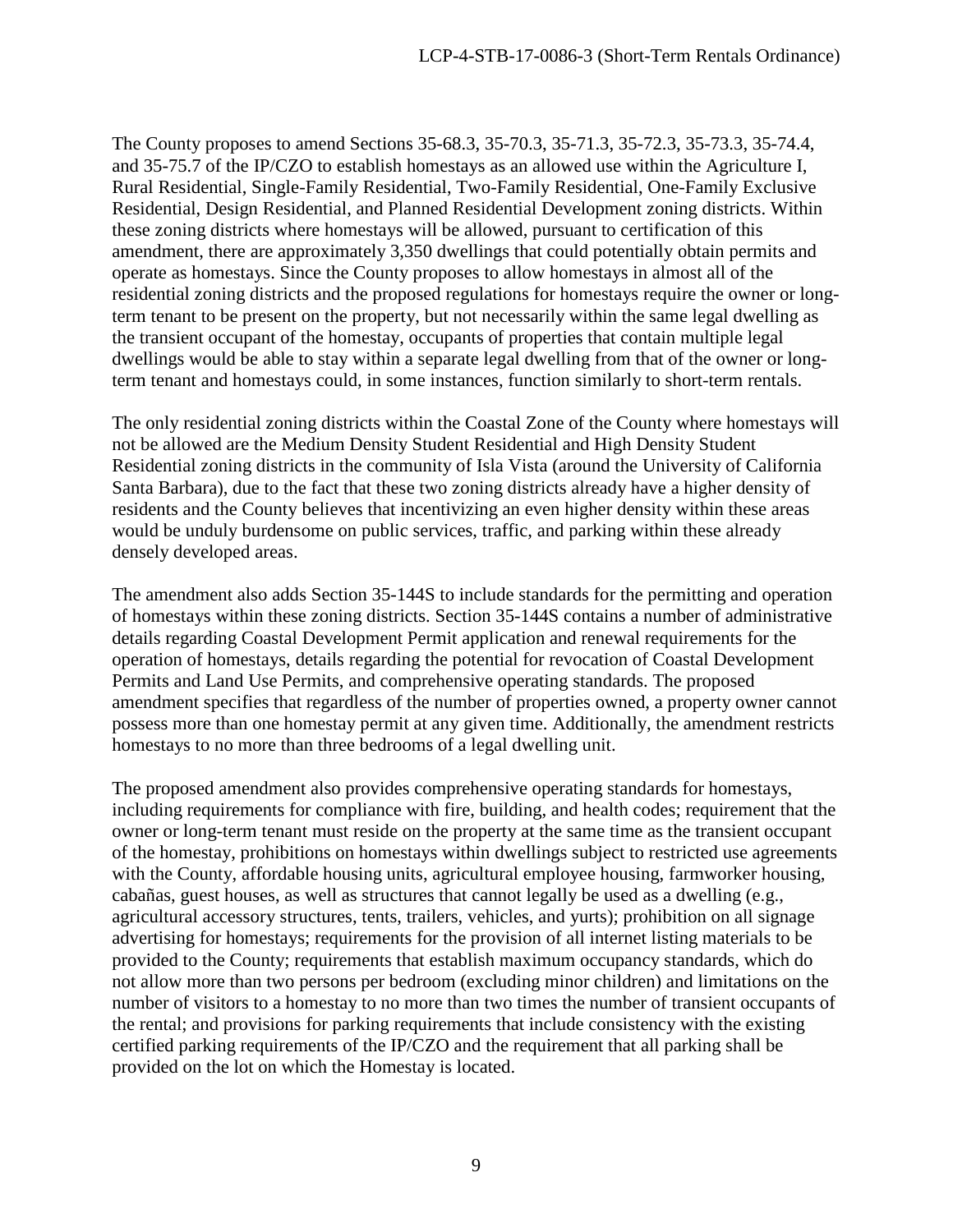In order to avoid adverse impacts of short-term rentals on neighboring communities, the proposed amendment also includes very specific limitations on noise generation from the use of homestays. The amendment specifies that the volume of sound generated by the homestay between the hours of 8:01 a.m. and 9:59 p.m. cannot exceed 65 dB or existing ambient noise levels, whichever is greater, and between the hours of 10:00 p.m. and 8:00 a.m., the volume of sound generated by the homestay cannot exceed 45 dB or existing ambient noise levels, whichever is greater.

Furthermore, the proposed operating standards require the owner or long-term tenant of the homestay to provide proof of ownership or long-term tenancy with the homestay permit application. If the homestay permit application is submitted by the long-term tenant of the property, the owner of the homestay is required to sign the permit application.

In addition, the operating standards include the requirement of a "Nuisance Response Plan" to eliminate the potential for any persistent conflict of use issues between the homestay and the neighboring community. Specifically, the owner or long-term tenant must submit (and update) their contact information and be available by telephone on a 24-hour basis to respond to any calls regarding the homestay. The proposed amendment language notes that the failure to respond to calls regarding the homestay in a "timely and appropriate" manner may result in revocation of the permit allowing the homestay use. The proposed amendment clarifies that a timely and appropriate manner requires the owner or long-term tenant to respond to any complaints within one hour from the time the initial complaint is made, and corrective action to address the complaint, if needed, is required to be undertaken within two hours from the time the initial complaint is made.

The proposed amendment also contains details regarding the permit renewal process required to operate homestays. The proposed amendment states that a Coastal Development Permit issued for a homestay shall only be valid for one year, at which point, the owner or long-term tenant must annually obtain a Land Use Permit to continue the homestay use. The application for the Land Use Permit must be submitted no later than thirty days prior to the expiration of the Coastal Development Permit. If the approval of a Land Use Permit for the continuation of the homestay use is appealed, the validity of the Coastal Development Permit will be extended until the appeal process for the Land Use Permit concludes.

Finally, the proposed amendment provides four criteria that will serve as the basis for revocation of Coastal Development Permits and Land Use Permits to operate homestays in addition to the existing certified criteria for revocation of permits found in Sections 35-169.8 and 35-178.7 of the IP/CZO. The amendment establishes that a Coastal Development Permit or Land Use Permit may be revoked if the permit applicant: (1) makes alterations to the property that do not conform to the original permit approval (e.g., removal of required parking); (2) is found to have submitted false or misleading information to the County, particularly in regards to the permit application; (3) fails to comply with conditions of the permit(s); and/or (4) fails to comply with any other required County, state, or local permit.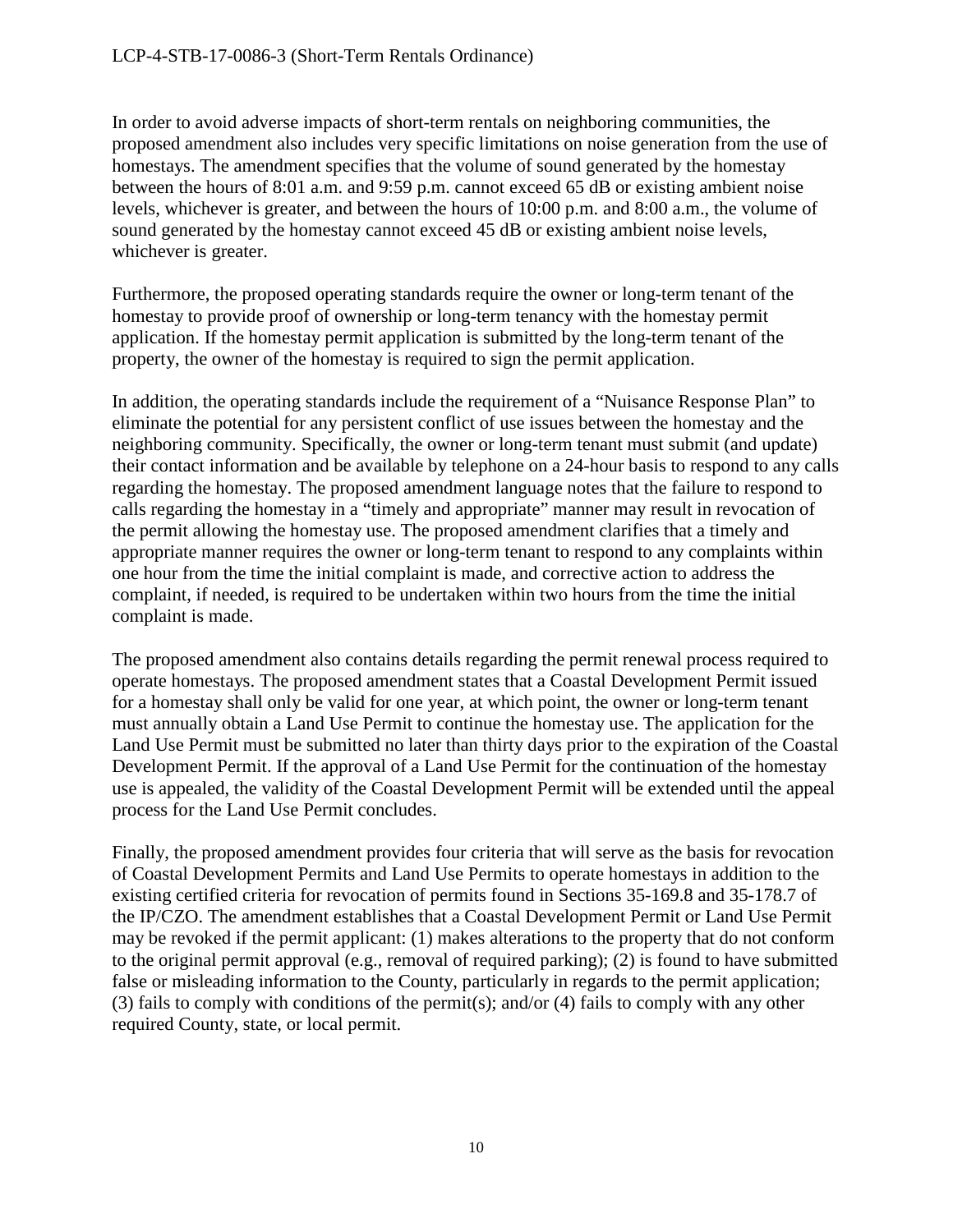#### <span id="page-10-0"></span>**B. FINDINGS FOR DENIAL OF THE LCP AMENDMENT**

#### **1. Coastal Act Policies**

The County has incorporated all Chapter 3 policies of the Coastal Act into the certified Land Use Plan (LUP) as guiding policies of the LUP.

Coastal Act Section 30210 states:

*In carrying out the requirements of Section 4 of Article X of the California Constitution, maximum access, which shall be conspicuously posted, and recreational opportunities shall be provided for all the people consistent with public safety needs and the need to protect public rights, rights of private property owners, and natural resource areas from overuse.* 

Coastal Act Section 30213 states, in relevant part:

*Lower cost visitor and recreational facilities shall be protected, encouraged, and, where feasible, provided.* 

Coastal Act Section 30222 states:

*The use of private lands suitable for visitor-serving commercial recreational facilities designed to enhance public opportunities for coastal recreation shall have priority over private residential, general industrial, or generic commercial development, but not over agriculture or coastal-dependent industry.* 

#### Coastal Act Section 30241 states, in relevant part:

*The maximum amount of prime agricultural land shall be maintained in agricultural production to assure the protection of the areas' agricultural economy, and conflicts shall be minimized between agricultural and urban land uses…* 

Coastal Act Section 30242 states:

*All other lands suitable for agricultural use shall not be converted to nonagricultural use unless (1) continued or renewed agricultural use is not feasible, or (2) such conversion would preserve prime agricultural land or concentrate development consistent with Section 30250. Any such permitted conversion shall be compatible with continued agricultural use on surrounding lands.* 

Coastal Act Section 30250(c) states:

*Visitor-serving facilities that cannot feasibly be located in existing developed areas shall be located in existing isolated developments or at selected points of attraction for visitors.*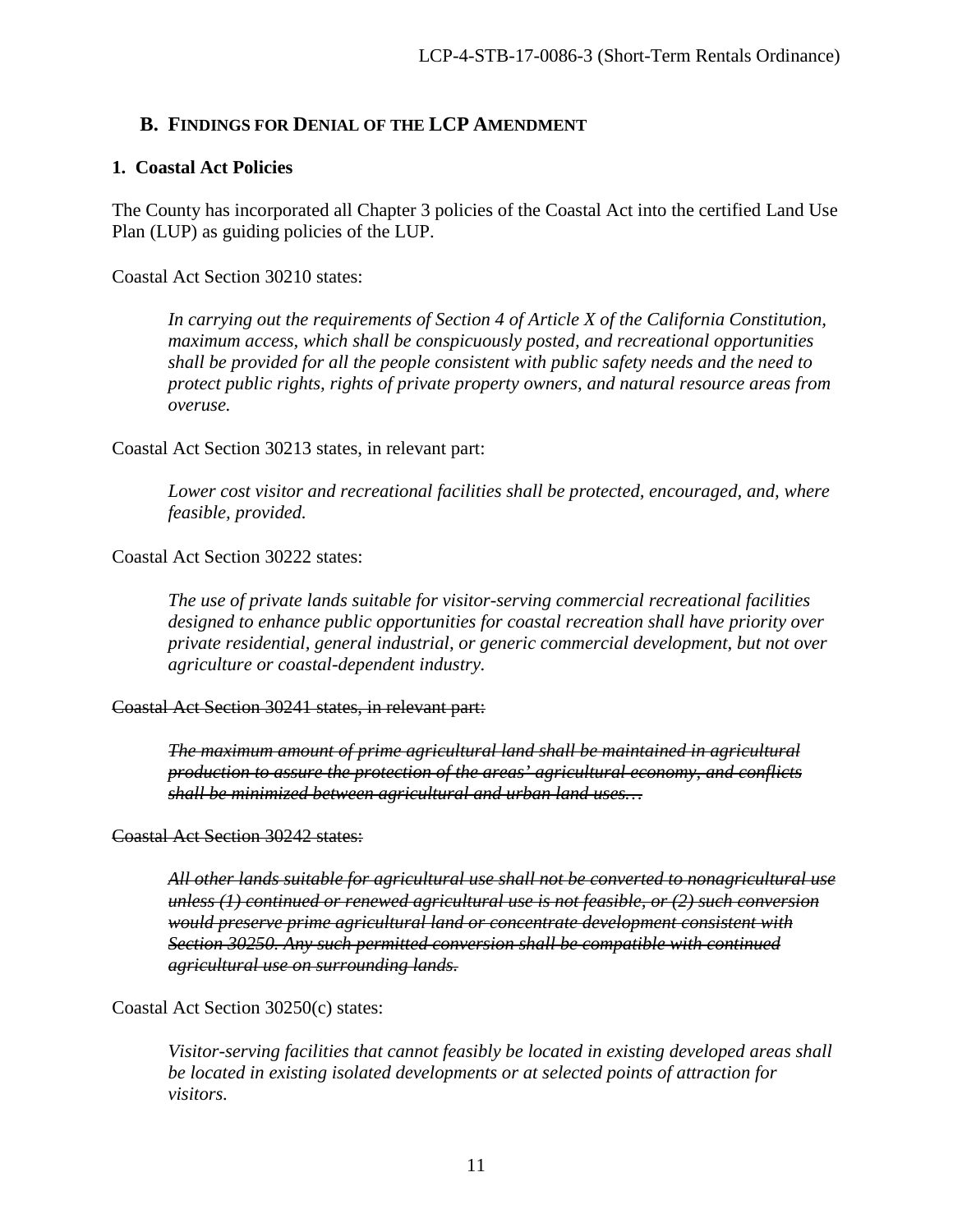#### **2. Existing LUP Policies**

County of Santa Barbara Land Use Plan Policy 4-6 states:

*Signs shall be of size, location, and appearance so as not to detract from scenic areas or views from public roads and other viewing points.*

County of Santa Barbara Land Use Plan Policy 7-1 states, in relevant part:

*The County shall take all necessary steps to protect and defend the public's constitutionally guaranteed rights of access to and along the shoreline.* 

County of Santa Barbara Land Use Plan Policy 7-18, in relevant part:

*Expanded opportunities for access and recreation shall be provided in the Gaviota Coast planning area.* 

County of Santa Barbara Land Use Plan Policy, in relevant part:

*Expanded opportunities for public access and recreation shall be provided in the North Coast planning area.* 

County of Santa Barbara Land Use Plan Policy 7-30 states:

*Visitor-serving facilities shall be permitted in rural areas only if it is determined that approval of such development will not result in a need for major ancillary facilities on nearby lands, i.e., residences, stores, gas stations.* 

Eastern Goleta Valley Community Plan Policy LUA-EGV-1.1 states:

*Agricultural resources, agricultural land uses and operations, and distinctive urban and rural agricultural characteristics shall be preserved to the greatest extent feasible.*

Eastern Goleta Valley Community Plan Policy LUA-EGV-1.5 states:

*Agricultural land within the Urban Area shall be preserved for urban agricultural uses to the greatest extent feasible.*

Eastern Goleta Valley Community Plan Policy N-EGV-1.1 states:

*Noise impacts to interior noise-sensitive land uses, such as residential, educational, medical, lodging, public meeting spaces, or others specified by the Noise Element of the Comprehensive Plan, shall be minimized.* 

Eastern Goleta Valley Community Plan Policy N-EGV-1.2 states:

*Levels and duration of noise in existing residential neighborhoods shall be maintained consistent with the Noise Element.* 

Montecito Community Plan Policy N-M-1.1 states:

*Noise-sensitive uses (i.e., residential and lodging facilities, educational facilities, public meeting places and others specified in the Noise Element) shall be protected from significant noise impacts.*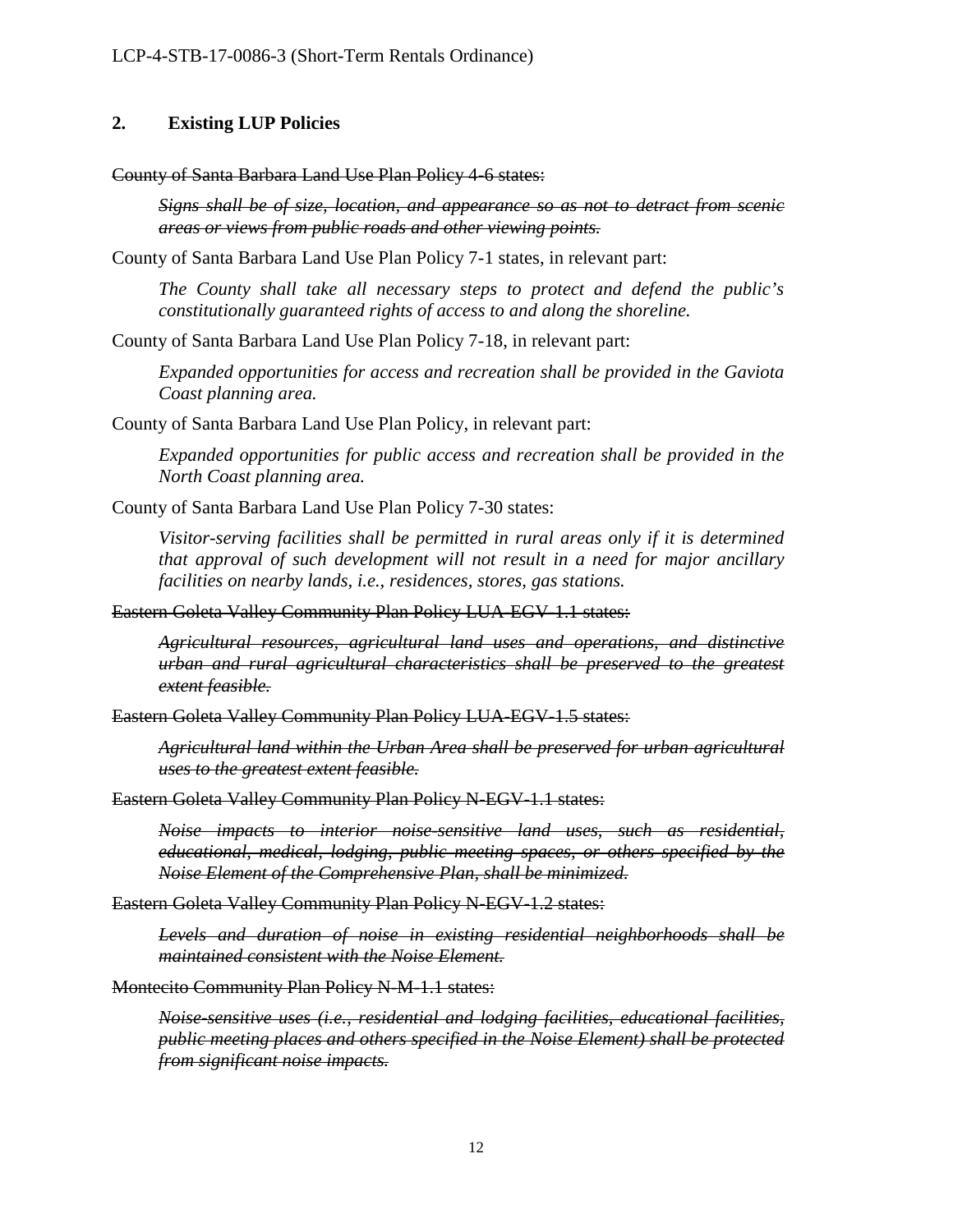Toro Canyon Plan Policy LUA-TC-2 states:

*Land designated for agriculture within Toro Canyon shall be preserved and protected for agricultural use.* 

#### **3. IP/CZO Amendment Consistency Analysis**

To approve the proposed amendment to the IP/CZO, the Commission must find the IP/CZO, as amended, conforms with, and is adequate to carry out, the provisions of the County's certified Land Use Plan (LUP) pursuant to Section 30513 of the Coastal Act. Furthermore, LUP Policy 1- 1 incorporates the policies of the Coastal Act as the guiding policies of the LUP.

#### Visitor-Serving Accommodations

The Commission has found that short-term vacation rentals, including those in residential areas, provide an important visitor-serving asset. These rentals can increase public access to the coast, provide large groups and families traveling together the opportunity to divide up the cost of accommodations, and in many cases, provide the facilities necessary for guests to cook their own meals and avoid the added travel expense of dining out. In some cases, these rentals offer a lower price point than expensive hotel options near the coast.

While short-term rentals have been available in the County of Santa Barbara dating back decades, the number and geographic location of short-term rentals has expanded considerably in recent years, which can increase the potential for adverse impacts on some residential neighborhoods. The County found that while short-term rentals serve as an important lodging resource and contributor to the local economy, these rentals can have negative impacts on the character of residential neighborhoods and the availability of housing. In an attempt to address these issues while still allowing this visitor-serving use, the County has proposed an amendment that substantially limits short-term rentals by allowing them only into one residential areas that the County believes is able to accommodate such use, allows short-term rentals in all commercial zoning districts, and allows the generally lower-cost use of homestays in almost all residential zoning districts, and creates a regulatory framework (detailed above) for both short-term rentals and homestays that will serve to minimize the potential for adverse impacts on the residential neighborhoods where these uses will be allowed.

Coastal Act Sections 30213, 30222, and 30250(c) protect both lower cost visitor-serving facilities and visitor-serving facilities within the Coastal Zone, encourage the development of such facilities, and prioritize these facilities over private residential land uses. Section 3.7.7 of the County's certified LUP recognizes the critical function of visitor-serving overnight accommodations by stating that "visitor-serving facilities together with public parks and beaches provide the major opportunities for public access and recreation on the coast." In addition, LUP Policies 7-18 and 7-22 require the expansion of opportunities for public coastal access and recreation within the Gaviota and North Coast planning areas. As proposed, short-term rentals would be an allowed use within the Limited Commercial, Retail Commercial, Resort/Visitor Serving Commercial, and Highway Commercial zoning districts, as well as within a proposed Short-term Rentals Coastal Historic Overlay (**Exhibit 2**) in the residentially zoned neighborhood of Miramar Beach (described above). The amendment also proposes to allow homestays within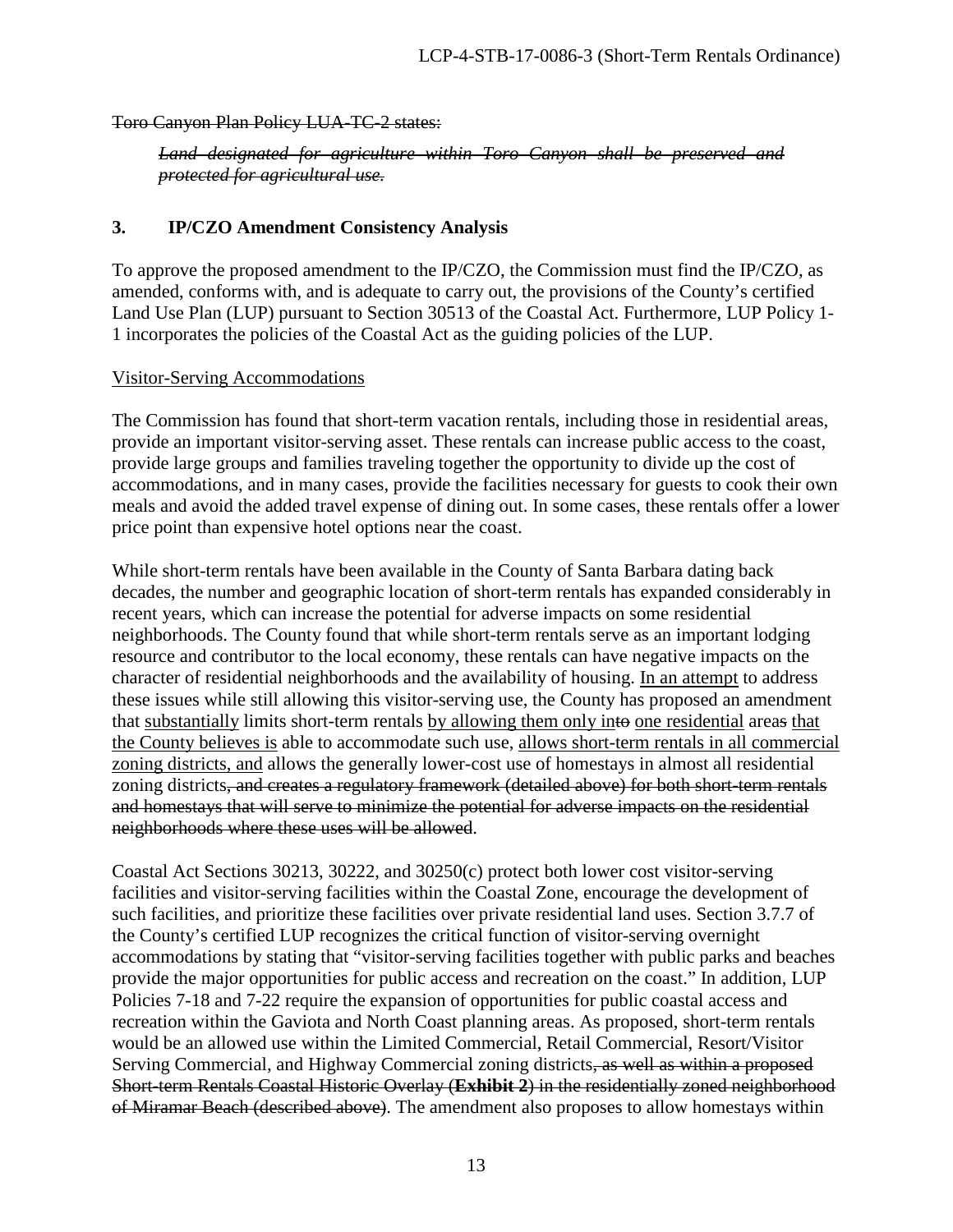the Agriculture I, Rural Residential, Single-Family Residential, Two-Family Residential, One-Family Exclusive Residential, Design Residential, and Planned Residential Development zoning districts. However, the amendment only proposes to allow short-term rentals to operate within one residential area of the County. Specifically, the County proposes to create a Short-term Rentals Coastal Historic Overlay (**Exhibit 2**) within which short-term rentals would be an allowed use in the residentially zoned neighborhood of Miramar Beach (described above). The Miramar area has a history of short term rentals; however, other areas of the County's coast also have a history of short term rentals, as evidenced by the numerous letters and oral testimony provided by members of the public who have been staying in such rentals for decades.

Currently, there are 14 short-term rentals operating within the proposed Short-term Rentals Coastal Historic Overlay, and the County is not proposing to place a cap on the number of allowable units within the Overlay District or the commercial zones where this use will also be allowed. There are approximately 170 residential dwellings within the proposed Overlay District that could potentially obtain permits and operate as short-term rentals. The County was not able to provide an approximation of how many potential short-term rental units could be developed within the commercial zones. If the proposed amendment is certified, approximately 506 existing short-term rentals County-wide and 142 existing short-term rentals within the Coastal Zone would fall outside of zoning districts where such uses will be allowed, and these short-term rentals would become non-conforming uses with either ninety days following certification of this proposed amendment or 333 days after the Board of Supervisors adopted this amendment, whichever is later, to cease such use. If this use does not cease within the given timeframe, then the existing non-conforming short-term rental will be considered a violation of the LCP subject to enforcement and penalties. However, the existing short-term rentals within the Agriculture I, Rural Residential, Single-Family Residential, Two-Family Residential, One-Family Exclusive Residential, Design Residential, and Planned Residential Development zoning districts may be used for homestays, subject to the permit requirements and operating standards proposed in this amendment. Overall, the proposed amendment, if certified, would cause a significant net reduction in visitor-serving overnight accommodations.

The County has proposed the limited residential zoning area where short-term rentals would be allowed because they are concerned with purported nuisance issues that short-term rentals can have with long-term neighbors of the rentals, which mainly involve noise complaints and residential parking displacement. In addition, although the County has calculated that there are currently only a few more than 500 existing short-term rental units in the County, they are concerned that if the trend of converting existing housing and rental stock to short-term rentals continues, then the character of these communities would be adversely impacted by the loss of permanent residents. Moreover, the County is currently experiencing an extremely low vacancy rate and they believe that the short-term rental market is exacerbating the availability of affordable housing and rental housing. The low vacancy rate also determinately affects the cost of already limited housing for both affordable housing and workforce housing.

Although the County is concerned with the potential for short-term rentals to adversely impact the stock of available long-term housing within the County, the elimination of the majority of existing short-term rentals will adversely impact the stock of existing and potential future visitorserving overnight accommodations within the County. Currently Notably, the unincorporated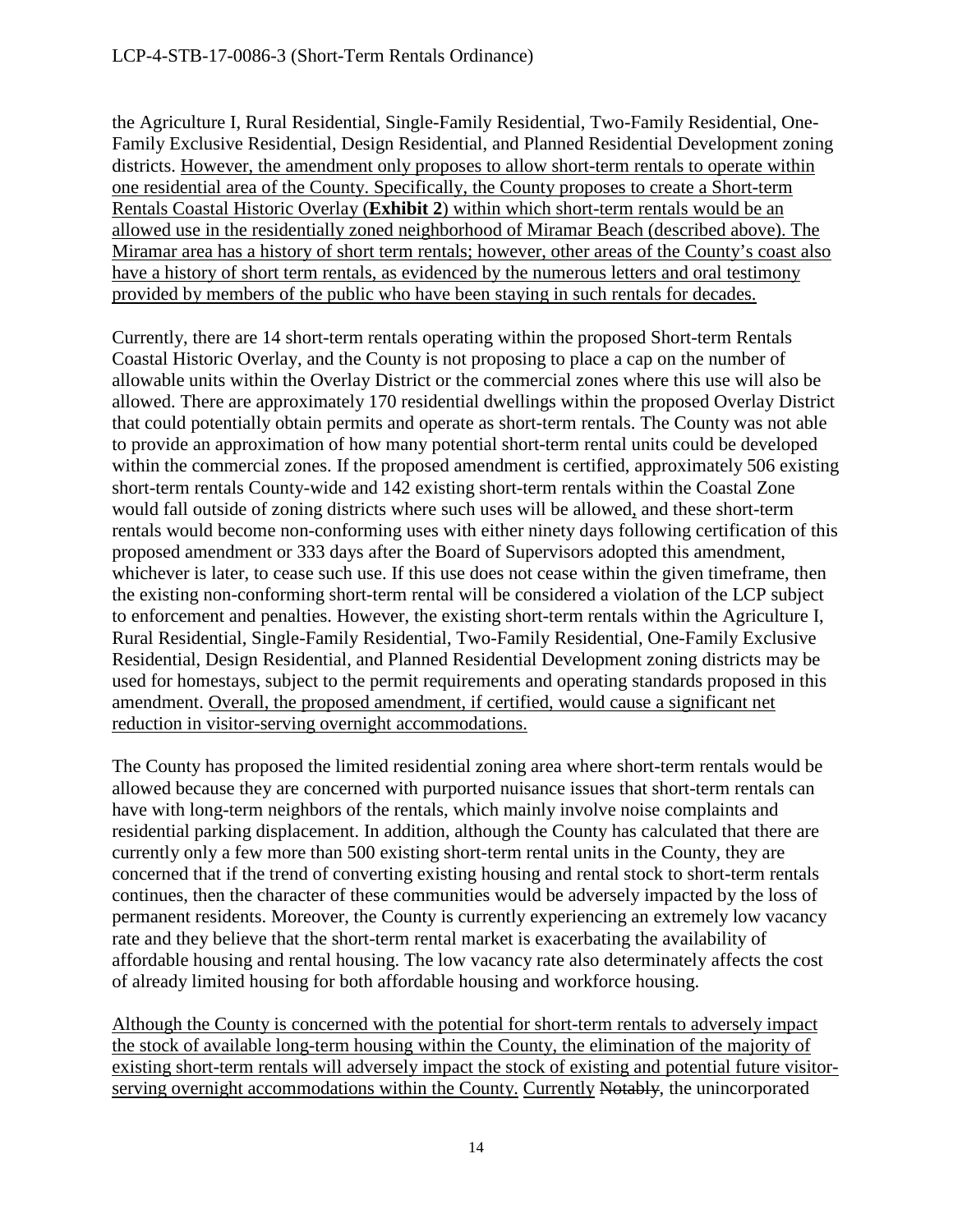County of Santa Barbara has few existing available overnight accommodations for coastal visitors aside from that provided by existing short-term rentals. Currently, Within the Coastal Zone, there is only one higher cost hotel (Four Seasons Resort the Biltmore Santa Barbara), no bed and breakfasts, one County-owned campsite campground (Jalama Beach Campground), one privately-owned campground (El Capitan Canyon), and three State-owned campgrounds (El Capitan, Refugio, and Gaviota Campgrounds). There is extremely high demand for the County's campground units, especially in the summer months when campsites are often completely booked many months in advance. As such, with only the limited areas where short-term rentals are proposed to be an allowed use in the subject amendment, many coastal visitors will have to visit the beach during the day and drive to an inland location to spend the night.

More specifically, the proposed amendment to restrict areas where short-term rentals will be allowed fails to protect more than one hundred existing overnight accommodations within the Coastal Zone and therefore reduces the availability of certain existing overnight accommodations. However, The County's proposal to allow for homestays throughout the majority of the residentially zoned areas within the County is intended would serve to bolster the stock of overnight accommodations while minimizing the adverse impacts typically associated with short-term rentals. In particular, the use of homestays does not adversely impact the stock of available housing and rental units within the area. However, homestays generally do not provide the space and privacy desired by families and larger groups traveling together that short-term rentals often provide. As such, the overall net reduction of available short-term rentals within the Coastal Zone has the potential to adversely impact the stock of visitor-serving overnight accommodations that are ideal for families and larger groups that want to travel to the coast together and stay overnight. This reduction in current and future overnight accommodations, including potential lower cost accommodations, is inconsistent with the mandate of

The County's proposed amendment contains a prohibition on the use of homestays within guest houses. In order to further maximize this type of overnight accommodation in a manner that does not cause significant adverse impacts to neighborhood character or displace existing housing stock, **Suggested Modifications Nos. 1** and **2** amend provisions of the certified IP/CZO that prohibit homestays within guest houses to allow for such use. The County originally excluded guest houses from use as homestays due to the fact that guest houses do not contain full kitchens; however, hotels and motels oftentimes do not provide kitchens, and accordingly, the lack of an available kitchen does not render overnight lodging inappropriate for such use. With or without an available kitchen, homestays can make a significant contribution to the stock of available overnight accommodations within the County, including lower-cost accommodations. Because the existing certified IP/CZO does not allow guest houses to be used for long-term rentals, allowing homestays within guest houses will also not reduce the availability of long-term rental housing opportunities.

The proposed amendment allows for the use of homestays throughout all residential zoning districts with the exception of the high density residential zoning districts within the Isla Vista community surrounding the University of California Santa Barbara. If the proposed amendment is certified, there are approximately 3,350 dwellings that could potentially obtain permits and operate as homestays. The addition of homestays, including homestays in guest houses, as an allowed use in residential zones throughout the County's residential neighborhoods will create a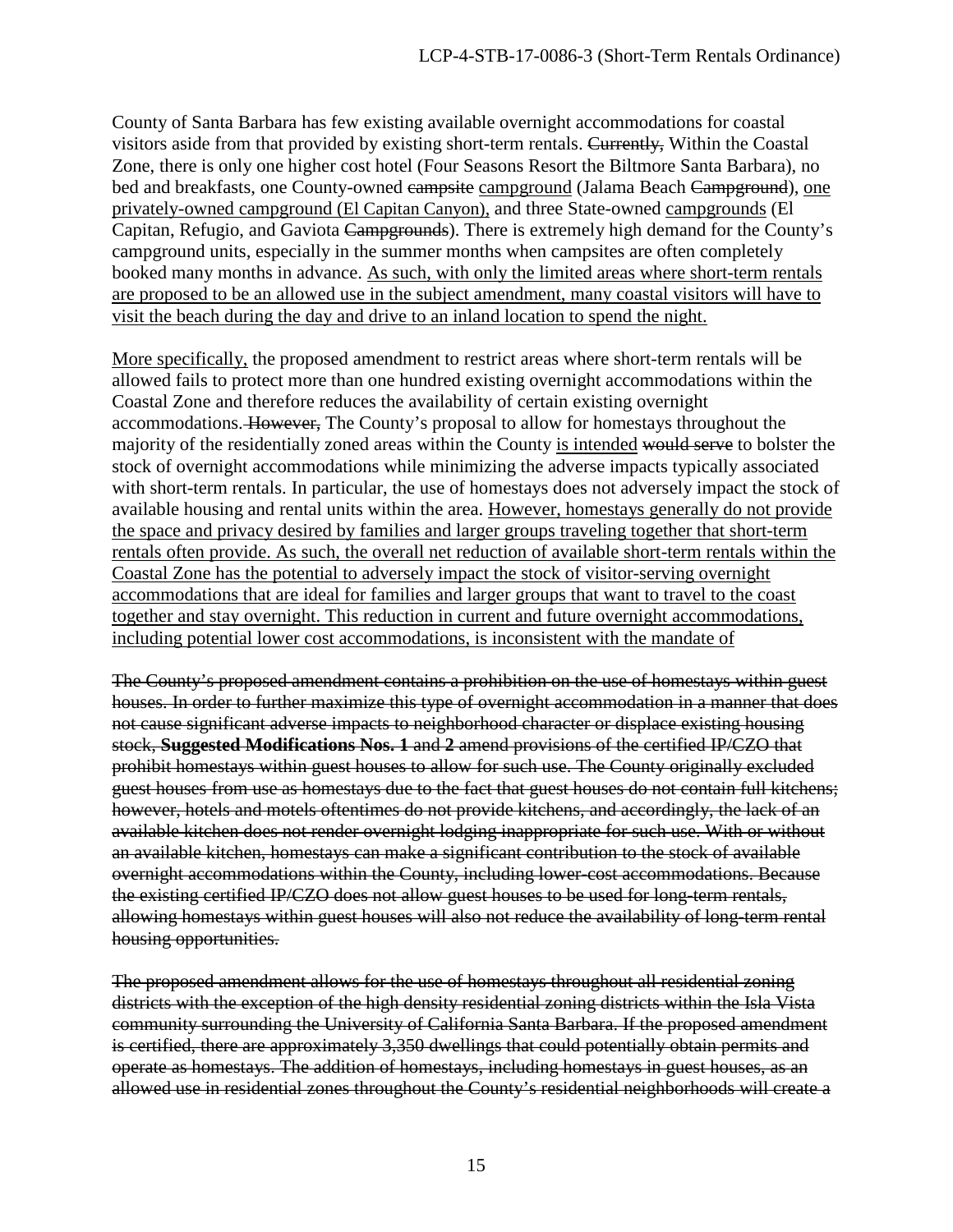net increase in visitor-serving accommodations and will offer comparable visitor-serving opportunities to that of short-term rentals, consistent with the requirements of Coastal Act Sections 30222 and 30250(c) and LUP Policies 7-18 and 7-22. **Suggested Modifications Nos. 1**  and **2** will further ensure that homestays provide a comparable experience to that of short-term rentals, as transient occupants will be allowed to stay within guest houses without the presence of the owner (or representative of the owner) within the same structure. Therefore, the use of guest houses as homestays will allow for transient occupants to enjoy privacy similar to that of staying within a short-term rental. Similarly, on properties that contain multiple legal dwellings, the proposed amendment would allow for transient occupants to rent the principal dwelling as a homestay while the owner (or representative of the owner) resides within the residential second unit on the property. In addition, homestays are often significantly more affordable than shortterm rentals, particularly in the residential coastal communities of the County. As such, the addition of homestays as an allowed use within the County, if modified as suggested, is consistent with the requirement of Coastal Act Section 30213 to provide lower cost visitor accommodations and the requirement of the LUP to expand opportunities for access and recreation in the Gaviota and North Coast planning areas.

Further, Coastal Act Section 30210 requires the provision of maximum public coastal access and recreational opportunities that are consistent with public safety, the protection of both public rights and private property rights, and the protection of natural resources. In addition, LUP Policy 7-1 requires the County to take all necessary measures to protect and defend the public's right of access to and along the shoreline. The Commission has found that short-term rentals within the Coastal Zone can provide an opportunity for the public to stay at a location where they can have access to the coast. If modified as suggested, the County's amendment to allow shortterm rentals within the commercial zoning districts and the residential zoning district of Miramar Beach, and to allow homestays within all but two residential zoning districts and the Agriculture **I zoning district,** However, in this case the Commission finds that the proposed amendment is inconsistent with LUP Policy 7-1 and Section 30210's requirement of protecting and maximizing public coastal access and recreational opportunities, while also ensuring the protection of private property rights through the avoidance of significant adverse impacts to neighborhood character because the amendment does not maximize public access to the coast or protect the public's right of access to and along the shoreline. Instead, the proposed amendment, if certified, would cause a significant net reduction in the existing stock of visitor-serving overnight accommodations in the Coastal Zone of the County. As described above, this would reduce opportunities to stay near the coast, prevent many families and individuals who have been coming to coastal Santa Barbara County from being able to return, and likely either force visitors to stay at inland locations or discourage them from coming to the coast at all.

LUP Policy 4-6 requires the regulation of signage to avoid any adverse impacts of signage upon public scenic views. Additionally, Eastern Goleta Valley Community Plan Policies N-EGV-1.1, N-EGV-1.2, and Montecito Community Plan Policy N-M-1.1 all require the regulation of noise levels and duration of noise within residentially zoned areas. In order to achieve consistency with these requirements of the LUP, the Eastern Goleta Valley Community Plan, and the Montecito Community Plan, the County's proposed amendment prohibits all signage advertising for shortterm rentals and homestays and sets specific noise limit levels (detailed above), based upon what would be appropriate for the time of day, for transient occupants of short-term rentals and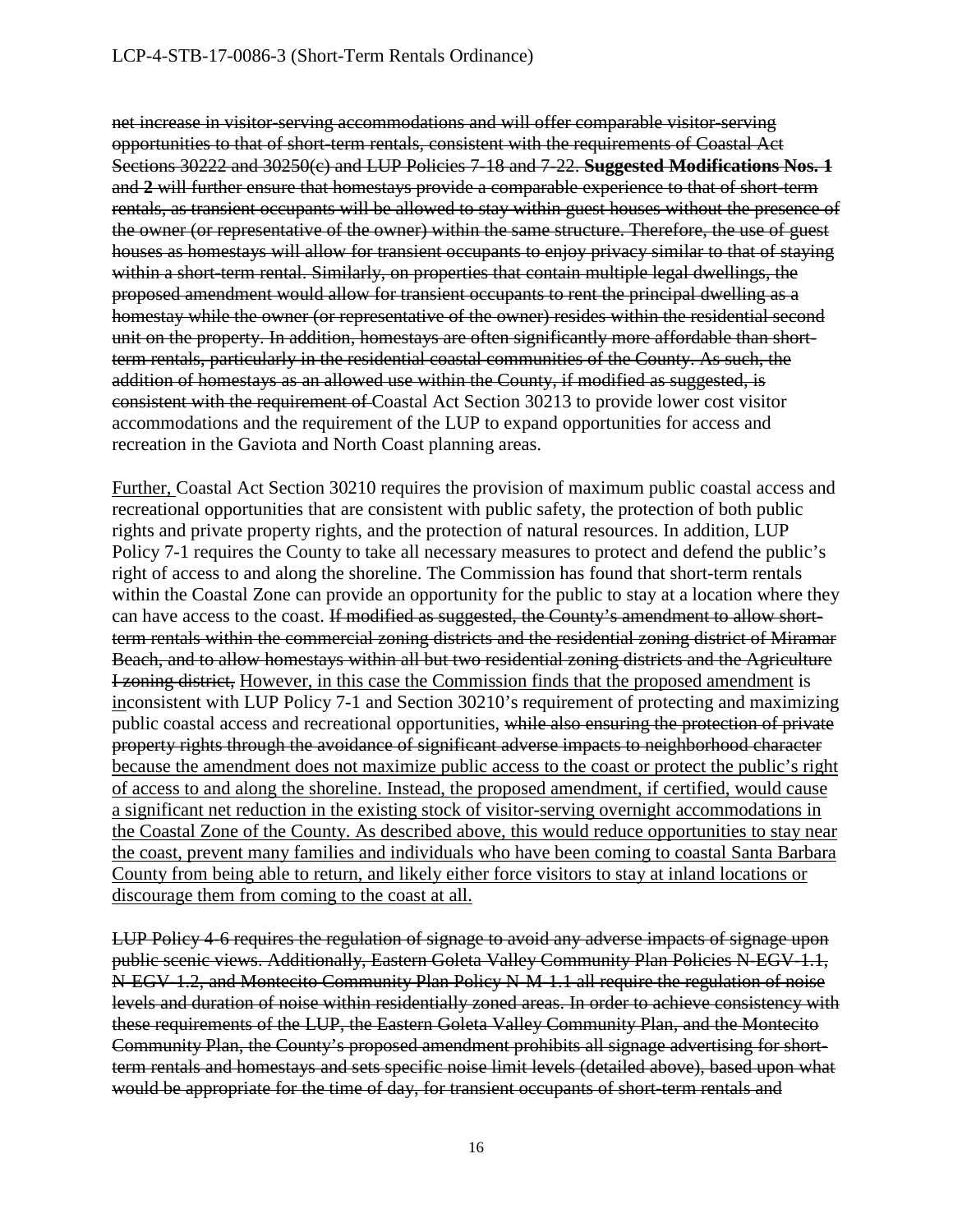homestays. The proposed amendment also places maximum occupancy limitations on the use of short-term rentals and homestays to reduce the potential for excessive noise generated by the rentals. Further, the proposed Nuisance Response Plan (detailed above) ensures that any exceedance of the noise limits set by the proposed amendment will be quickly remediated, and the requirement for annual permit renewal, as well as the criteria for revocation of permits for short-term rentals and homestays, ensure that rentals that demonstrate a pattern of violating the noise limits will be required to cease use. Lastly, the County's proposed requirement of posting the noise standards within short-term rentals will ensure that transient occupants of the rentals are aware of the noise limits during their usage of the rental. Therefore, the County's proposed regulatory framework for short-term rentals and homestays is consistent with, and adequate to carry out, these requirements of the certified Land Use Plans.

#### **Agriculture**

The County proposes to allow homestays within the Agriculture I zoning district. Coastal Act Section 30241 requires the protection of the maximum amount of prime agricultural land and the minimization of conflicts of use between agricultural and urban land uses. Coastal Act Section 30242 prohibits the conversion of agricultural land uses to non-agricultural land uses unless such a conversion would preserve the agricultural land and would be compatible with continued agricultural use in the surrounding area. Furthermore, Eastern Goleta Valley Community Plan Policies LUA-EGV-1.1 and LUA-EGV-1.5 and Toro Canyon Plan Policy LUA-TC-2 require the preservation of agricultural resources and land uses, particularly within urban areas. In addition, LUP Policy 7-30 only allows visitor-serving facilities to be developed in rural areas if such development would not result in the need for major commercial facilities. Although the County is proposing to allow a visitor-serving use on agriculturally zoned properties, the allowance of homestays on such properties will occupy only portions of existing development and does not involve new development beyond that which is allowed pursuant to the applicable LCP policies and provisions, and therefore, the proposed amendment does not have the potential to convert existing agricultural lands to a non-agricultural use. In addition, the proposed amendment specifically prohibits the use of agricultural employee housing, farmworker housing, and agricultural accessory structures for use as homestays to ensure that the allowance of homestays within Agriculture I zoning districts does not create any significant adverse impacts on agricultural productivity or conflict with the agricultural protection policies of the Coastal Act and LUP. Therefore, the proposed amendment to allow homestays on agriculturally zoned properties is consistent with the Policies 30241, 30242, LUA-EGV-1.1, LUA-EGV-1.5, and LUA-TC-2. The proposed amendment is also consistent with the requirements of LUP Policy 7- 30 because the use of portions of existing development as homestays within rural, agricultural areas will not require the development of major ancillary commercial facilities.

Additionally, the County believes that agricultural parcels are appropriate for the homestay use because agricultural parcels are larger in size than traditional residentially zoned parcels, which would allow for parking on-site to be easily accommodated and would create a larger buffer that would reduce noise impacts from transient occupants of the homestays on long term neighbors. As such, the County's proposed amendment to allow homestays within Agriculture I zoning districts is consistent with, and adequate to carry out, the requirements of the certified Land Use Plans regarding the protection of agricultural resources.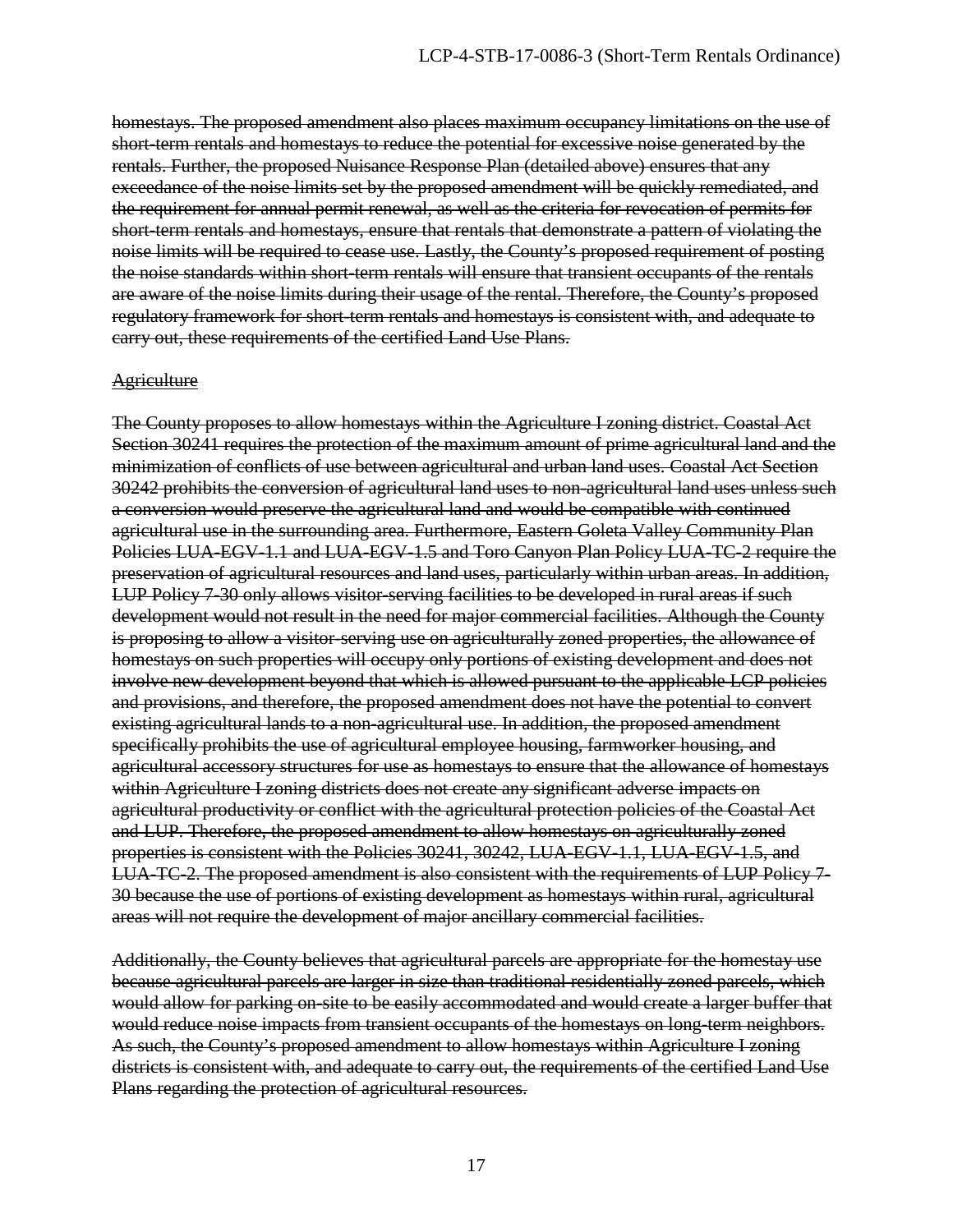#### Public Comment Received

Staff has received ten emails and six letters in support of the County's proposed amendment without any suggested modifications, and Staff has received seventeen 168 emails and five fourteen letters from interested parties in opposition to the proposed LCP amendment. In addition, a letter was also received from Santa Barbara County Supervisor Das Williams indicating his belief that the Short-Term Rental Coastal Historic Overlay should be expanded. At the May,  $10^{th}$  hearing, numerous members of the public also spoke in opposition to the proposed amendment. These public comment emails and letters are attached as **Exhibit 5** of the staff report. The primary issues raised by the twenty-three emails/letters received from members of the public in opposition to the proposed LCP amendment include the concern that the proposed amendment would result in adverse impacts to public coastal access and recreational amenities due to the limited area covered by the Short-Term Rental Coastal Historic Overlay and loss of lower-cost overnight accommodations. In addition, the public comments and testimony state that although the amendment would allow for homestays in the majority of residential zoning districts throughout the County, they believe that homestays do not provide comparable overnight accommodations to that of full short-term rentals.

Many of the emails/letters received, as well as some of the testimony, have pointed out that short-term rentals, in particular in areas near the coast that do not provide public accessways and contain only private accessways that are used by the neighboring community, can provide members of the public that rent these homes with public access to the coast. These emails/letters therefore assert that restricting the residential zoning districts where short-term rentals will be an allowed use will have adverse impacts on public access to the coast. These comments and this testimony demonstrate the impacts that the proposed amendment would have on coastal access. In response to this, Staff would note that the County has proposed a balanced approach that will allow for different forms of short-term vacation rentals, including short-term rentals in one residential zoning district and homestays within all but two residential zoning districts in these coastal communities. Homestays, and if modified as suggested, homestays within guest houses, in these particular coastal communities would allow transient occupants to enjoy otherwise private accessways to the beach during their stay.

Staff has also received one public comment that requests the Commission to require all shortterm vacation rentals to become compliant with the current standards of the Americans with Disabilities Act. Staff would note that the Commission is not responsible for assuring that each development that would be permitted subject to the proposed amendment complies with federal and state disability laws. Rather, the public agencies and private parties seeking permits and approvals from the Commission, the County, or operators of such facilities, are themselves responsible for assuring that their projects comply with relevant statutes. The Commission does have a separate obligation, pursuant to the Coastal Act, to maximize public access. However, as described in this report, the proposed IP/CZO amendment, as modified, is in conformance with Coastal Act access policies.

#### **4. Conclusion**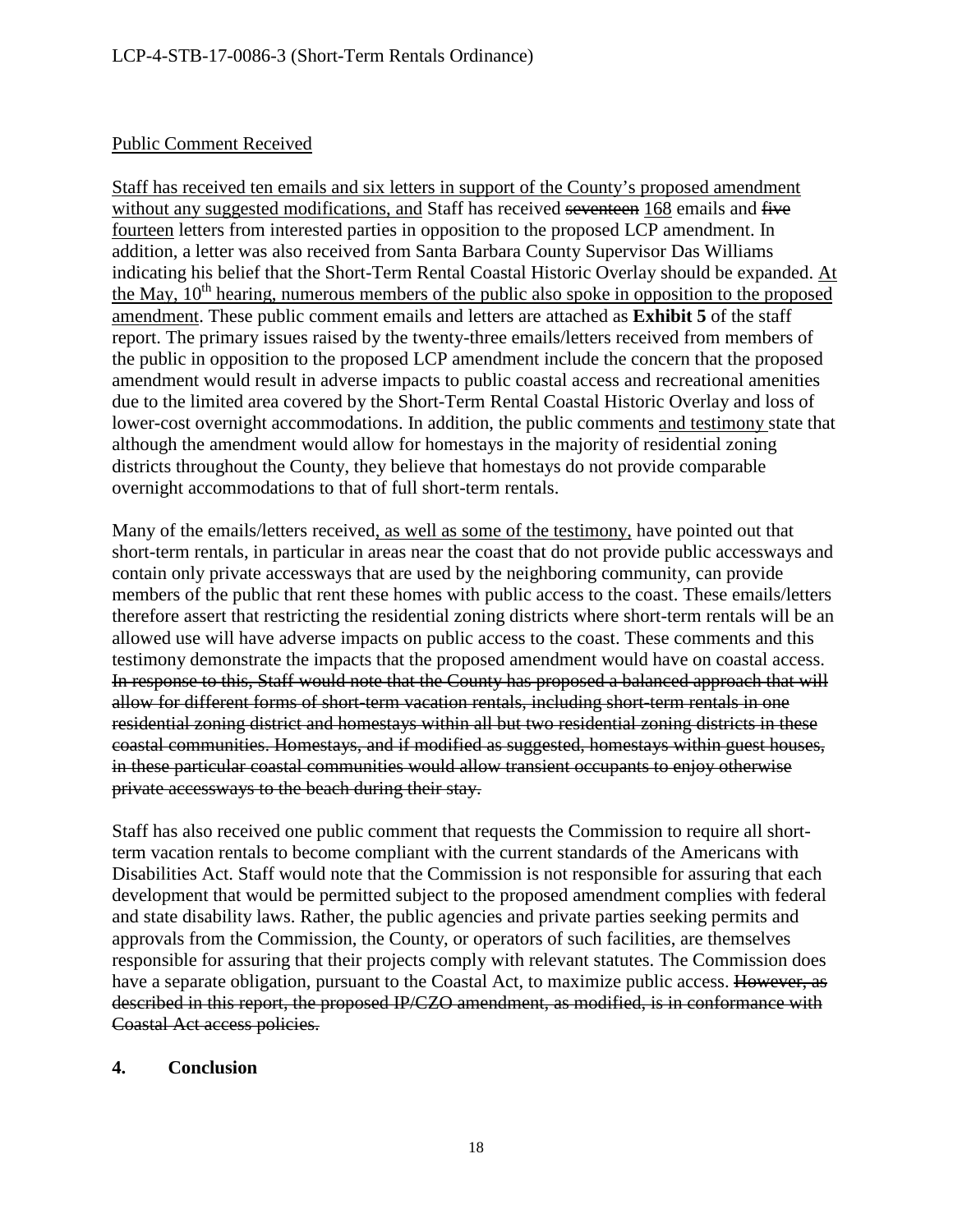The County's certified LUPs, including Coastal Act policies incorporated therein, protect visitorserving accommodations and recreational facilities, in addition to coastal resources such as public access, within the County. If modified as suggested, The proposed amendment does not prohibits  $\Theta$  and unduly restricts the rental of residences to visitors in a manner that will significantly impact the public's ability to access and recreate on the coast. The proposed changes to the IP/CZO do not conflict with the provision of priority land uses identified in the LUP for the protection of public access and recreational land uses over the protection of residential development, and therefore, nor do the proposed changes raise issue with regard to the public access policies of the LUP. Rather, the proposed amendment, if modified as suggested, strikes a balance between ensuring the availability of short-term rentals for coastal visitors and providing long-term housing for local residents. Therefore Accordingly, the Commission finds that the subject sections of the proposed amendment, if modified as suggested, do not conform to and are inadequate to implement the LUP policies, and the proposed amendment to regulate the use of short-term rentals and homestays is denied.

#### <span id="page-18-0"></span>**C. CALIFORNIA ENVIRONMENTAL QUALITY ACT**

California Public Resources Code (PRC) Section 21080.9, within the California Environmental Quality Act (CEQA), exempts local governments from the requirement of preparing an environmental impact report (EIR) in connection with their adoption of a local coastal program (LCP). Instead, the CEQA responsibilities are assigned to the Coastal Commission. However, because the California Natural Resources Agency found the Commission's LCP review and approval process to be functionally equivalent to the EIR process (*See* 14 C.C.R. Section 15251(f)), PRC Section 21080.5 relieves the Commission of the responsibility to prepare an EIR for its approval of LCP amendments. Nevertheless, some elements of CEQA continue to apply to this review process.

Specifically, pursuant to CEQA and the Commission's regulations (*See* 14 C.C.R. Sections 13540(f), 13542(a), and 13555(b)), the Commission's certification of this LCP amendment must be based in part on a finding that it meets the CEQA requirements listed in PRC Section  $21080.5(d)(2)(A)$ . That Section requires that the Commission not approve or adopt an LCP "if there are feasible alternatives or feasible mitigation measures available which would substantially lessen any significant adverse effect which the activity may have on the environment."

As outlined in this staff report, the Implementation Plan amendment as submitted would reduce the number of certain, existing overnight visitor accommodations within the Coastal Zone and would not encourage or maximize public access and recreational opportunities. However, if modified as suggested, the proposed amendment would be in conformity with, and adequate to carry out, the provisions of the Land Use Plan component of the certified LCP, including provisions calling for protection and provision of access and recreational and visitor-serving opportunities. Therefore, the proposed amendment is not in conformity with, or adequate to carry out, the provisions of the Land Use Plan component of the certified LCP, including provisions calling for protection and provision of access and recreational and visitor-serving opportunities. The Commission finds that approval of the LCP amendment will not result in significant adverse environmental impacts within the meaning of the California Environmental Quality Act.